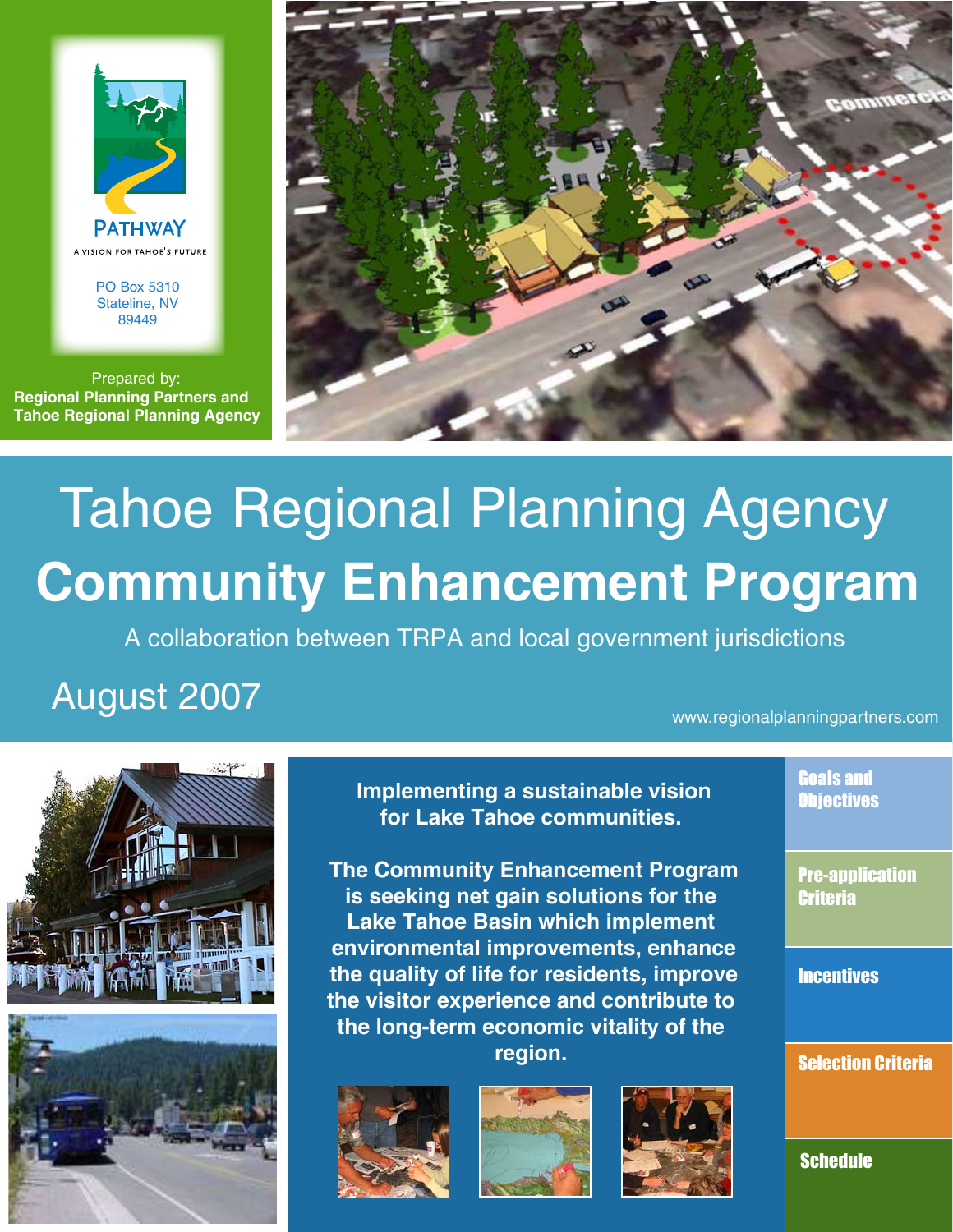# LAKE TAHOE COMMUNITY ENHANCEMENT PROGRAM

A collaboration between the Tahoe Regional Planning Agency and its local government jurisdiction partners

For more information, please contact Brenda Hunt: Telephone: 775.589.5225 or Email: **bhunt@trpa.org**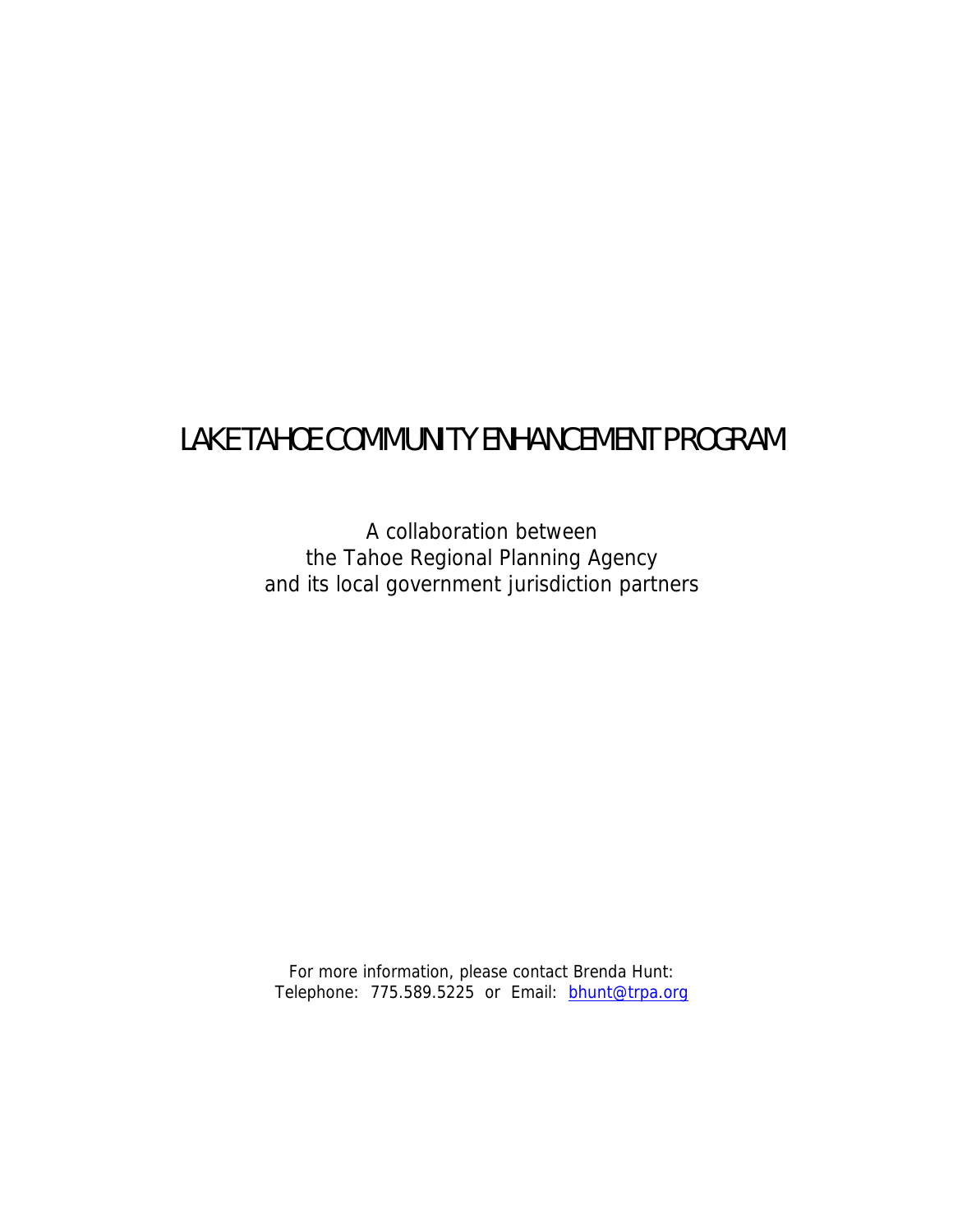# **TABLE OF CONTENTS**

#### **I. Introduction**

**II. Goals and Objectives** 

#### **III. Project Definition, Pre-application Criteria and Prerequisite Information Requirements**

#### **IV. Development Commodities and Incentives**

- A. Regionally Available Commodities
- B. Other Incentives

#### **V. Project Selection/Review Process**

#### **VI. Project Selection Criteria**

#### **VII. Project Proposal Submittal Requirements**

- A. Pre-application Submittal Requirements
- B. Application Phase

#### **VIII. TRPA and Local Jurisdiction Roles and Responsibilities**

#### **IX. Attachments**

Attachment 1: Application Review Process Time Schedule Attachment 2: Threshold Related Environmental Improvements and Benefits Criteria Attachment 3: Community Plan focused EIP Project List Attachment 4: Measures of Progress Environmental Improvements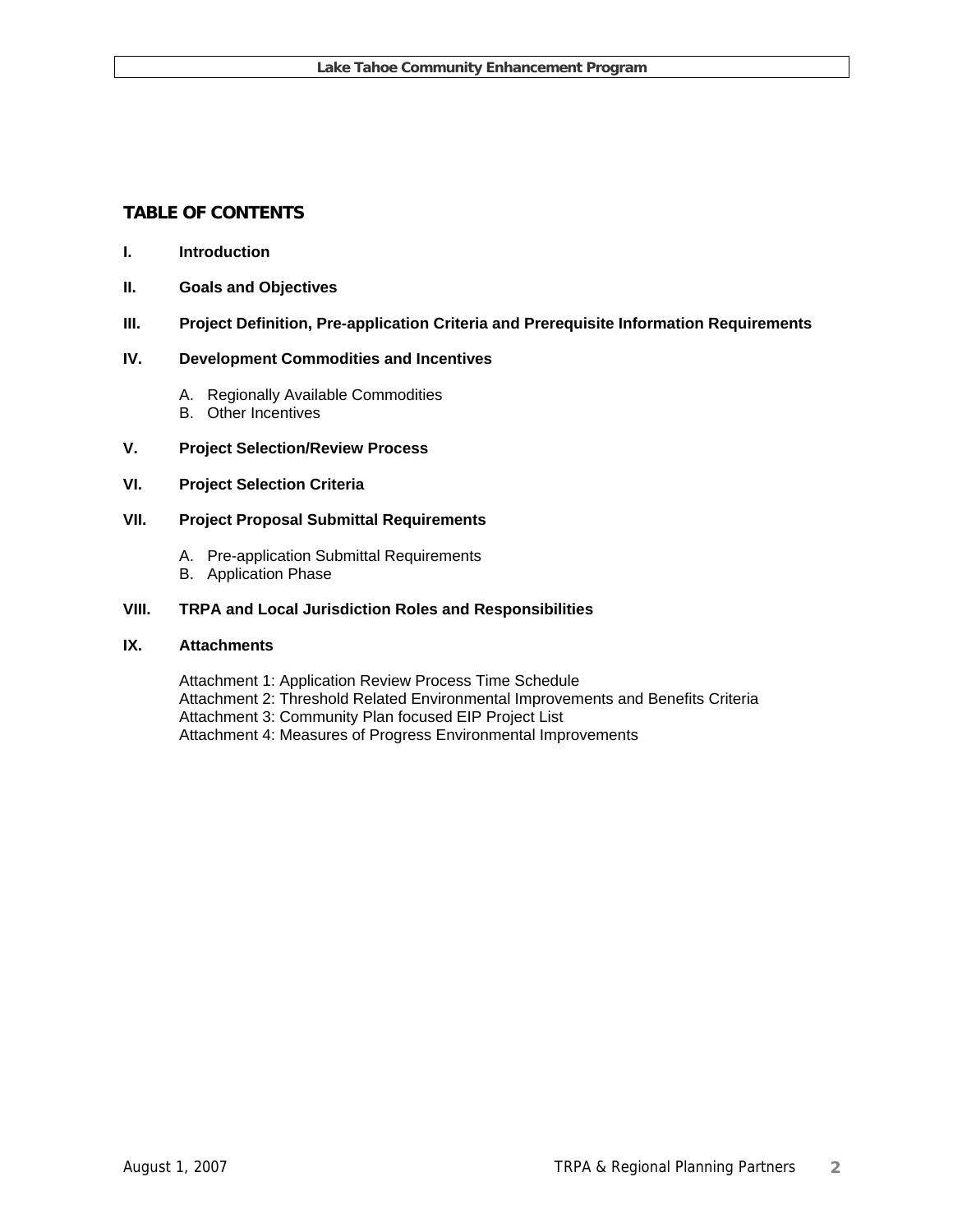# **I. INTRODUCTION**

#### **A. Context**

The extraordinary mountain beauty and the startling clarity of Lake Tahoe combine to create a unique international treasure. The Lake is the one of the largest and deepest in the world, and its stunning blue color has drawn people to its shores for centuries. Lake Tahoe as an international treasure is further acknowledged by its designation as an Outstanding National Resource Water under the Federal Clean Water Act. Over the past 50 years, our enjoyment of this special place has damaged fragile ecosystems and altered its watershed. In much of Lake Tahoe's developed areas, the built environment does not reflect the natural beauty of the surroundings. Community planning efforts over the last 10-15 years have identified an urgent need to restore, improve and enhance the built and natural environments. The Community Enhancement Program is consistent with these efforts and provides another tool to help achieve the visions characterized in this document.

#### **B. The Community Enhancement Program**

The Community Enhancement Program (CEP) has been conceived as an integral part of the Lake Tahoe regional plan update process (Pathway 2007) to serve a number of important roles. The Program is intended to provide a means to demonstrate implementation of the regional through the implementation of selective projects. The Special Projects section of the TRPA Code provides the opportunity for TRPA and our local jurisdiction partners to create the CEP (a.k.a. demonstration program) under the existing TRPA Code of Ordinances. The CEP builds upon Special Projects criteria and incorporates elements of the regional vision obtained through the Placed Based planning process. These elements further clarify the goals of the Special Projects and are aimed to assist in moving the Lake Tahoe Basin toward attainment of the environmental thresholds.

The focus of the CEP is to implement projects that demonstrate substantial environmental, as well as, social and economic benefits through mixed-use development projects on existing disturbed and/or underutilized sites. The program is competitive and is designed to encourage the "best" projects that

will demonstrate the desires of the community captured in the regional vision and outlined in the Special Projects code section. The CEP is front loaded to shape projects early in the design stages to ensure they meet the criteria, rather than react to projects that are completely designed before submittal. It is hoped that these projects, in turn, will be catalysts for further upgrade of Basin community centers, transit nodes and neighborhood centers.

The CEP is intended to inform the Lake Tahoe regional plan update. We expect to learn how to encourage "net gain" results from proposed community reinvestment and redevelopment activities. By 'net gain', we mean we hope to achieve improvements that benefit the built and natural environments. The CEP provides a framework and a process to identify and facilitate projects that help to demonstrate the success of regional planning principles, accelerate attainment of environmental thresholds, and achieve community revitalization with local and regional benefits.

**What do we mean by Net Gain?** 

The concept of *net gain* is when a program or project:

- ¾ *provides a net environmental gain* for environmental values relevant under the Compact (i.e., accelerates attainment of thresholds), and
- ¾ *is consistent with social and economic goals* of local jurisdictions or development partners.

Net gain means that improvements **benefit both the built and natural environments**.

Net gain does not mean that there is equal weight placed on one or the other, but that there are **positive outcomes rather than one element benefiting at the expense of the other.**

**The CEP is not a code avoidance program.** Community Enhancement Projects are intended to provide clear public benefit, feature public-private partnerships and help inform possible improvements to local/regional codes and regulations. In addition, the CEP will showcase a commitment to timely revitalization with incentives related to successful implementation.

**Collaboration between the community, TRPA, local jurisdictions, institutional partners and developers is the key to a successful program.**. The CEP includes a single consolidated system that works at all levels among the various jurisdictions and entities.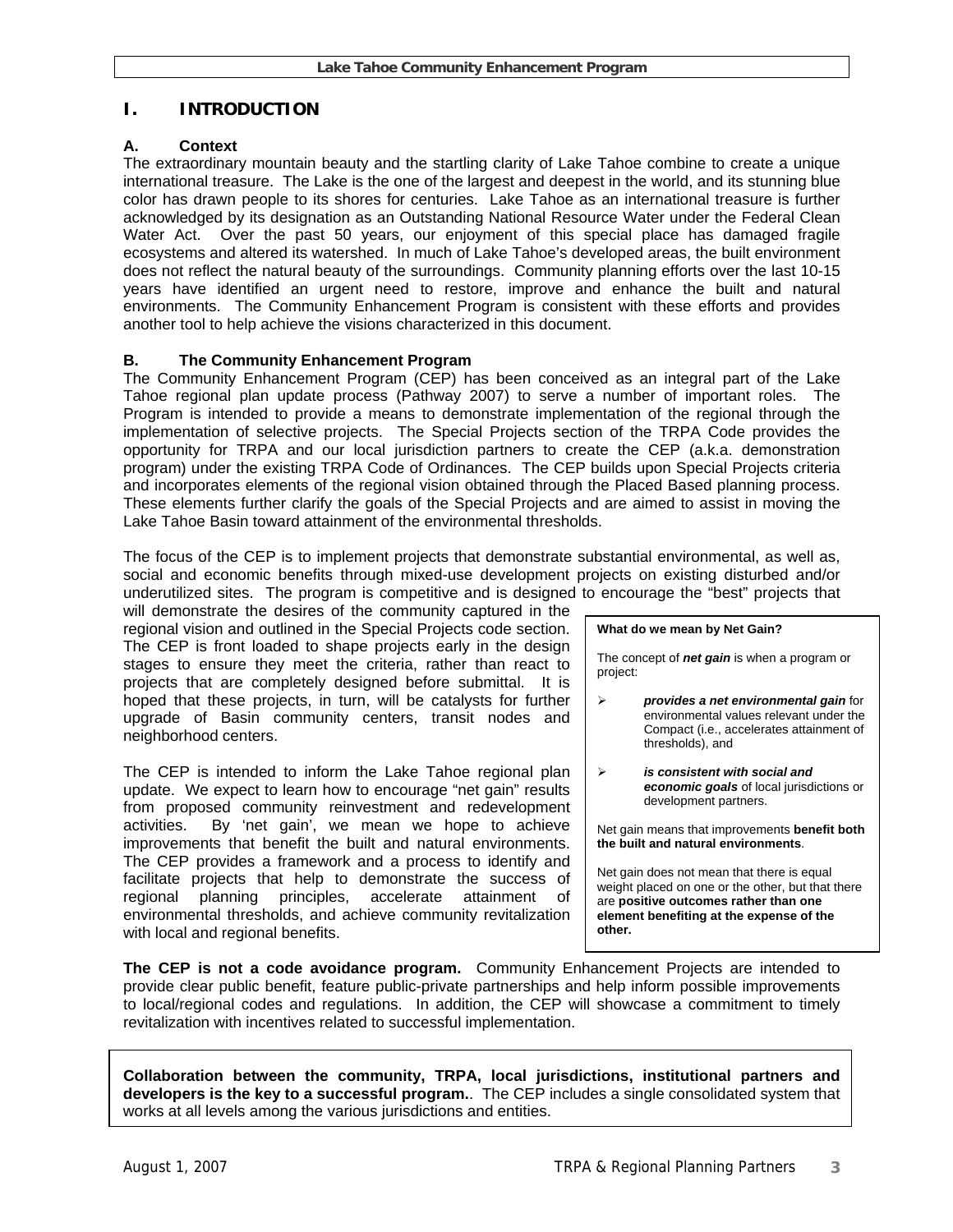Implementation of the Program is based on a partnership approach that has been organized into four steps:

- 1) Pre-application does the project concept plan meet the pre-requisite criteria to be considered a CEP project,
- 2) Application for Review of specific CEP selection criteria,
- 3) Approval/Award of Commodities/CEP project designation by TRPA Governing Board,
- 4) Project delivery Full project application to TRPA Environmental Review Services and local jurisdictions project review within one year of award of commodities, see Section IV.

Applicants are encouraged to submit or be prepared to present their concept plans at up to three coordinated pre-application meetings scheduled during the 90-day submittal window. Only new project applications will be accepted. See Section VII Project Proposal Submittal Requirements, for additional details and pre-application meeting deadlines.

# **II. GOALS AND OBJECTIVES**

Projects implemented through the CEP are intended to be consistent with the Regional Vision and Planning Concepts for the Lake Tahoe Basin (2007) (Attachment A). The Program focuses on the more urban areas of the Basin as much of the past development in these areas offers the greatest potential for environmental, social and economic improvement. Many of these goals and objectives overlap and weave together to create the types of communities this program is promoting. Specifically, the goals and objectives of the Program are as follows:

#### **A. Place- Based Program Goals and Objectives:**

# **1. Create/Enhance mixed-use Community Centers**

# **General**

- Enhance community character in urban centers
- Encourage mix of quality housing options, tourist accommodation options and compatible commercial uses that will serve the local population and the tourist population.
- Provide a variety of sustainably designed housing, lodging and commercial choices to meet the needs of locals and visitors
- Implement Green Building Design

#### Housing

- Provide a variety of sustainably designed housing,
- Provide housing that is economically attainable for basin employees
- Maximize density to achieve transit oriented development

#### **Commercial**

• Consolidate commercial uses for economic, social and environmental gain

# **2. Create a multi-modal transit future**

# Pedestrian Oriented/Transit Accessible

- Enhance and/or create multi-functional pedestrian activity centers that are walkable and provide multi-modal transportation linkages
- Reduce dependence on the automobile

#### **3. Strengthen and create gathering places and economic centers**  Gathering Places

- Enrich the Lake Tahoe region and improve resident's quality of life by providing new and improved gathering places, community services and cultural centers
- Encourage incorporation of cultural features, public spaces, public service areas within project designs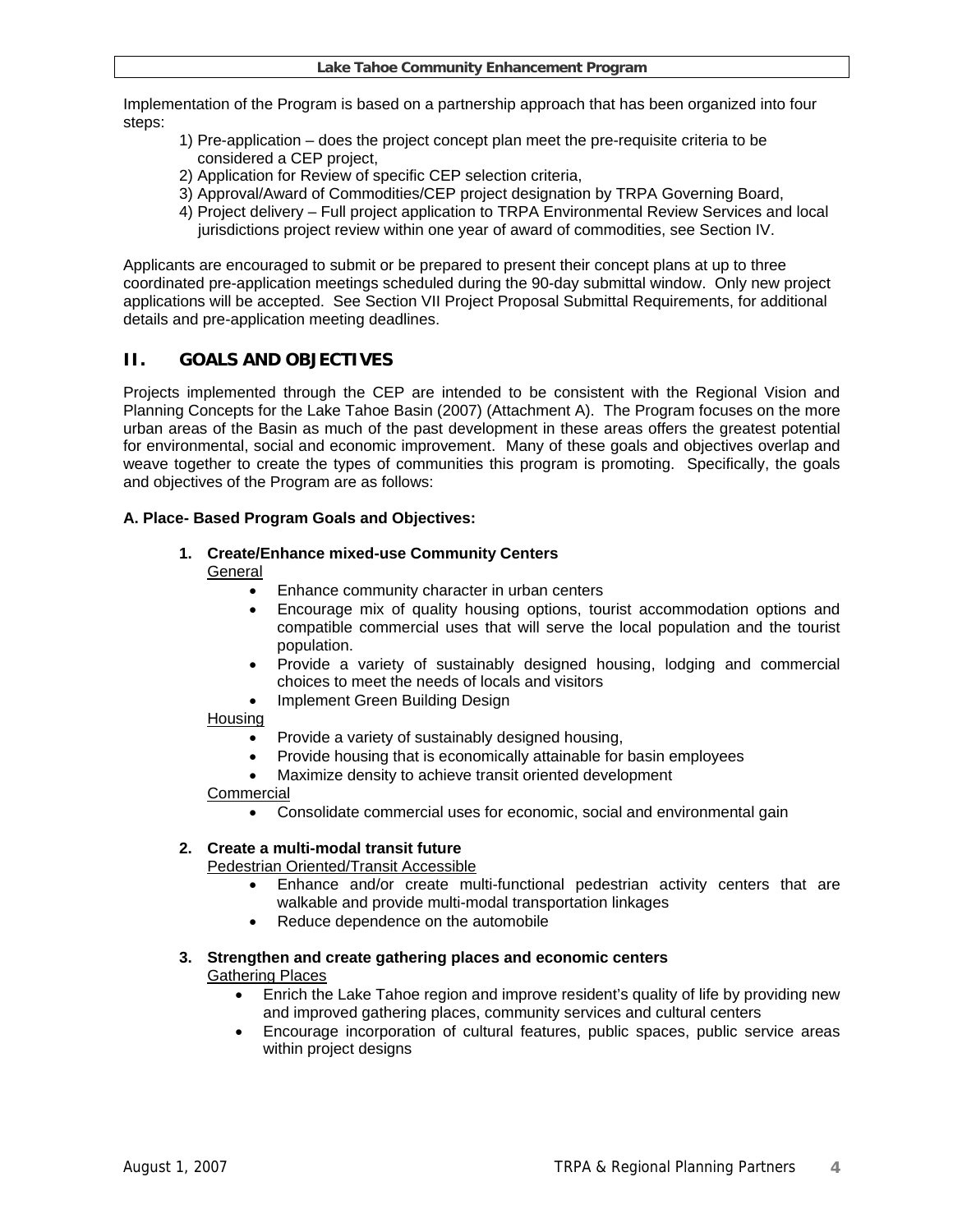# **B. Special Project Goals and Objectives**

# Environmental Improvements

- **4. Promote projects that result in the construction of threshold-related environmental improvements** 
	- Provide area-wide (not parcel by parcel) urban water quality improvements that leverage private investment for environment gain, link to existing or future systems, and are maintained in the long term.
	- Respond to site location and typical neighborhood contextual situations through site design, arrangement of building volumes, and the natural surroundings.
	- Enhance visual quality of and views from scenic roadway units, shoreline units, and resource areas. Increase/enhance viewsheds from these areas to Lake Tahoe
	- Provide public access and opportunities to recreational facilities such as trails, bike paths, beaches, and playgrounds/parks.
	- Be located in urban core areas and promote pedestrian friendly/ transit oriented development.
	- Restore and/or protect native vegetation to reduce erosion potential and promote wildlife benefits
	- Provide a reduction in overall land coverage
	- Protect and enhance existing cultural/historic resources
	- Ensure compatible land uses that minimize noise
	- Implement an EIP Project

# **5. Promote transfer of development that results in substantial environmental benefits**

- Maximize density to achieve transit oriented development by transferring existing units of use from outside the urban core
- Transfer existing development from sensitive lands and restoration of those lands
- Provide a variety of housing options utilizing existing units of use

# **6. Rehabilitate substandard development**

- Create consolidated commercial and mixed-use development in the urban core
- Implement 'green' building design
- Rehabilitate disturbed sites and restore sensitive lands

# **C. Process Goals and Objectives**

- **7. A process and projects that will inform the new Regional, Local and Community Plan updates**
- **8. Projects that feature a public/private partnership for cooperative implementation.** 
	- Provide projects that have clear public benefits with strong public support.
	- Leverage private investment to provide the local share of Environmental Improvement Program.
	- Projects are catalysts for further community revitalization.

#### **9. A model process for multi-jurisdictional review of project permits, implementation and monitoring.**

- Implement on-the-ground projects in a reasonable and timely fashion.
- Provide an effective program designed to facilitate both large-scale and small-scale projects.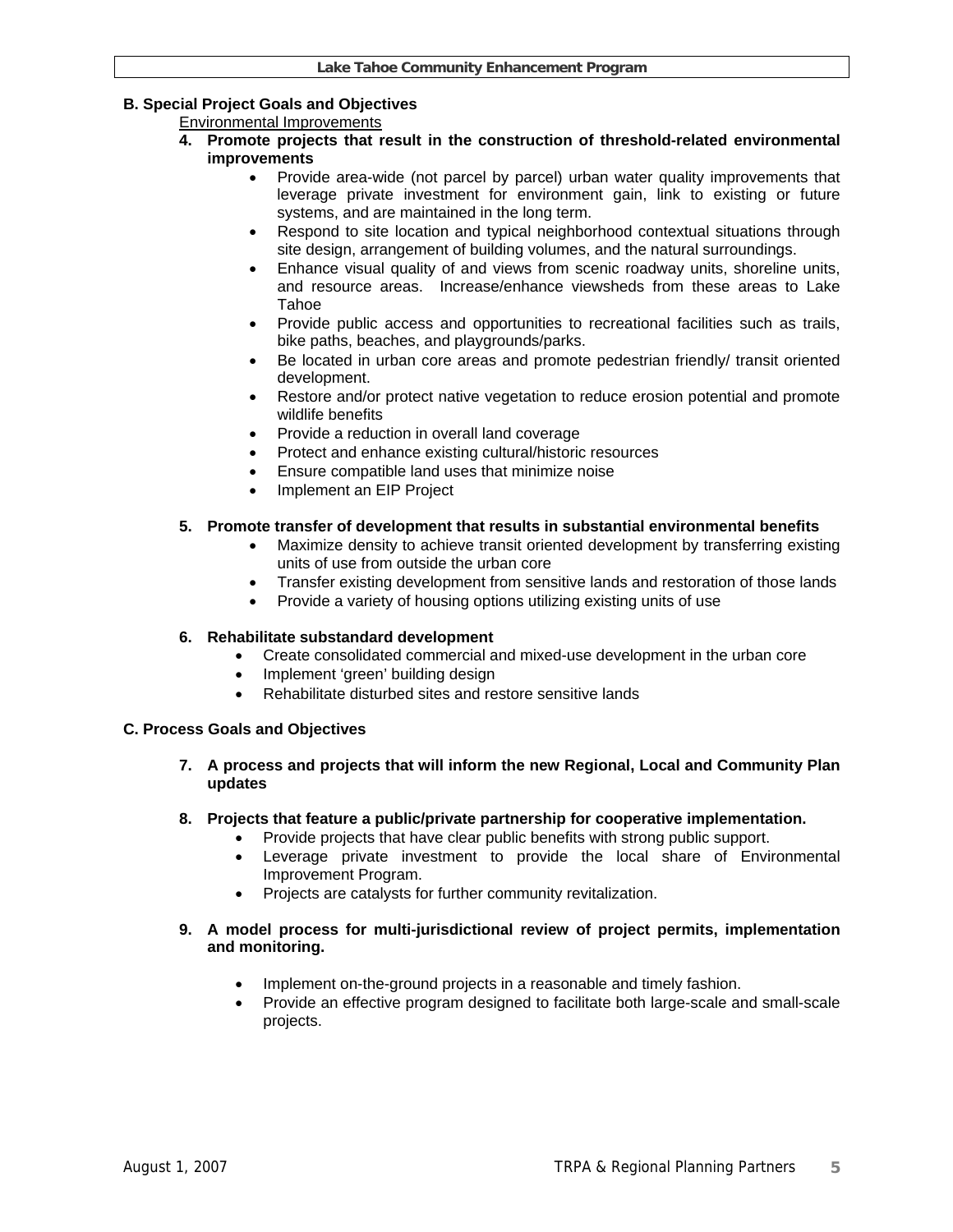# **III. PROJECT DEFINITION, PRE-APPLICATION CRITERIA AND PREREQUISITE INFORMATION REQUIREMENTS**

The CEP is built off of the TRPA Special Projects (TRPA Code Section 33.3.D (3). Community Enhancement Projects must be defined by the planning, land use/transportation, environmental, public benefit and economic/financing factors listed below and in the criteria outlined in Section VI.

The following are the pre-application requirements for a Community Enhancement Project. These required criteria are the basis for project evaluation consistent with the process set forth in this document. Only those proposed projects that meet all requirements listed below, as determined by TRPA and the applicable local jurisdiction, are eligible to move forward in the process. TRPA retains the discretion to accept or reject any or all pre-applications or applications.

- 1. Be consistent with the Regional Vision and Planning Concepts. (See Attachment A)
- 2. Located in an approved Community Plan or Master Plan area (Note: Industrial Community Plans are not eligible). Projects located in areas currently in the approval process for new Community Plans and/or Master Plans may be considered under this program. This will be subject to the timely approval of the Community Plan and/or Mater Plan in relation to the timing of the CEP implementation. Additionally, the Special Projects Criteria in the TRPA Code will need to be amended to accommodate projects in this category.
- 3. Be consistent with those provisions of the approved Community Plans or Master Plans that reflect the vision, goals and objectives of the Regional Plan Update and Pathway 2007 Planning Process (including the established overall planning themes, principles and environmental thresholds/targets);
- 4. Implement or substantially contribute toward the implementation of an Environmental Improvement Program (EIP) project (based on priority projects and contribution to the EIP) as a part of the overall project. The EIP project chosen must address a Threshold standard found not to be in attainment per the 2001 Threshold Evaluation, and provide substantial environmental benefits or mitigation in excess of TRPA's project mitigation requirements. See Attachment B for EIP list of projects.
- 5. Where applicable, projects should include a transfer of existing development from sensitive lands that result in significant net environmental benefits including restoration of the sensitive lands,
- 6. Provide for significant environmental benefits as judged by the nine threshold categories of TRPA's Special Project Program, the amount of threshold improvement based on the project and the number of thresholds improved. Specific categories include but are not limited to improved recreation access to the lake, scenic improvements, vegetation restoration, large scale drainage improvements, etc.
- 7. Establish successful relationships between all partners (public and private) including public and local jurisdiction support, financing assurances and a commitment for timely completion (including a construction schedule) to ensure successful implementation;
- 8. Provide for other benefits such as community character enhancements, green building and neighborhood design, redevelopment and/or revitalization of existing substandard properties;
- 9. Include considerations for measuring immediate and long-term net gain (i.e. environmental, social and economic performance).
- 10. Demonstrate market demand/support, economic feasibility and financial benefits (i.e. additional net new public tax revenue) to the applicable local jurisdictions.

See Section VII for Submittal Requirements.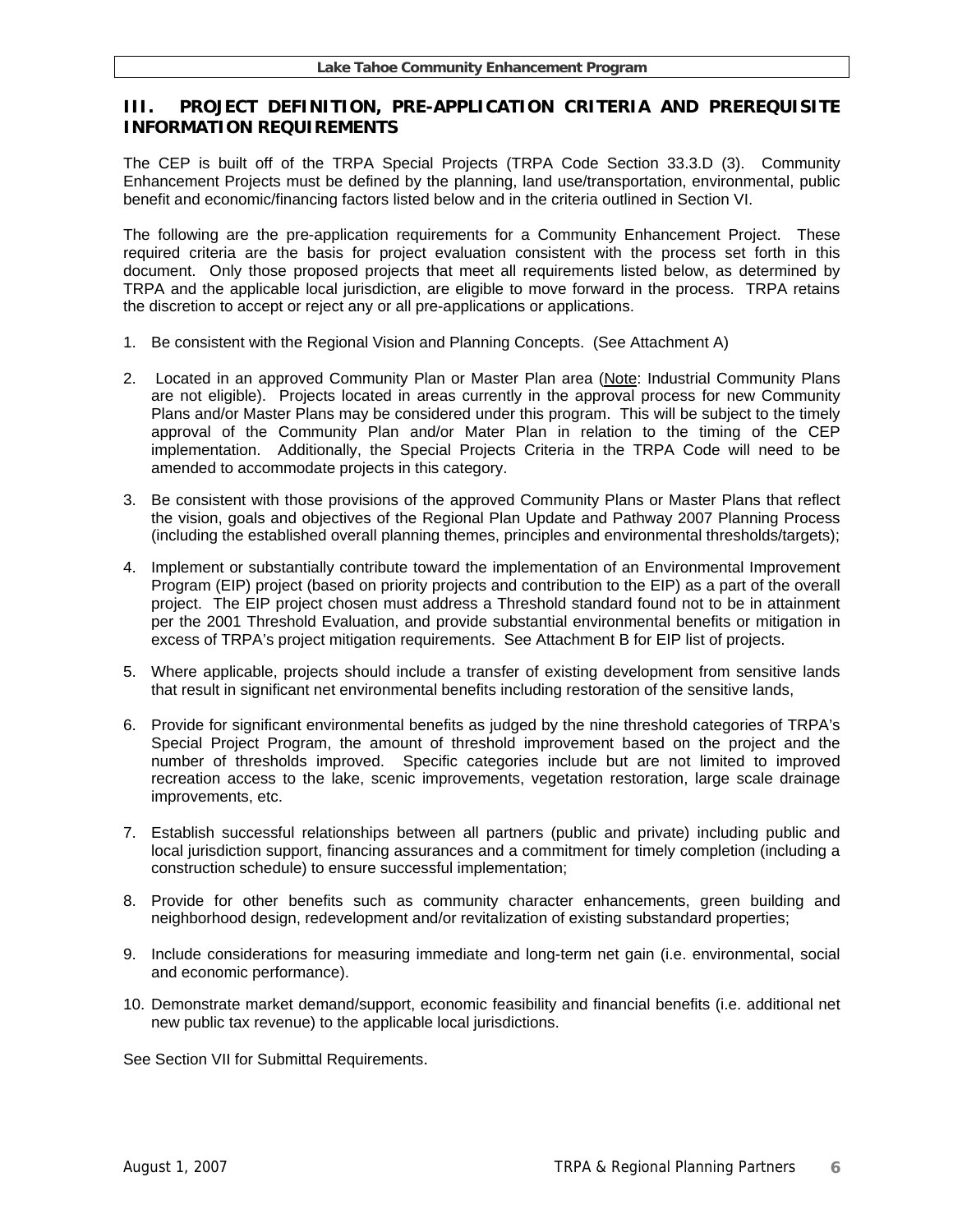# **IV. DEVELOPMENT COMMODITIES AND INCENTIVES**

TRPA and its local government partners have certain financial and non-financial incentives available to assist proposed projects that meet the established project requirements and selection criteria. These incentives include:

#### **A. Regionally Available Commodities: Commercial Floor Area, Tourist Accommodation Bonus Units and Multi-Residential Bonus Units**

Under the CEP approximately 180,000 square feet of available Commercial Floor Area (CFA) and 172 Tourist Accommodation Bonus Units (TABU), and approximately 850 Multi-residential Bonus Units (MRBU)(subject to change based on existing projects currently being reviewed) are being made available for assignment to proposed projects in the Lake Tahoe Basin that are consistent with the approved requirements and selection criteria, and the Tahoe Regional Planning Agency and local jurisdiction's Code of Ordinances. Projects shall be selected pursuant to the process set forth in this document.

For the purposes of the CEP, the available commodities could be used in any of the local jurisdictions within the jurisdiction of TRPA, including El Dorado County, Placer County, City of South Lake Tahoe, Douglas County and Washoe County. Each local jurisdiction will receive a base allocation of 10,000 square feet of CFA. The balance of the commodities (130,000 sf of CFA, 172 TABU, & ~800 MRBUs) are available to be applied for by any project within any local jurisdiction. The projects that best meet the criteria laid out in this Program will receive these additional commodities. Projects that do not meet the criteria, will not be allowed to proceed through the process and will not be allocated any commodities.

Any portion of the subject commodities not applied for within ninety (90) days from the date of the Community Enhancement Project Call for Submissions, or committed to an approved project(s) per the proposed project requirements and selection criteria shall be returned to the pool of available commodities for potential allocation for other projects in the subject jurisdictions. If additional commodities are left available, TRPA may choose to reissue these commodities under this program for subsequent years until the new regional plan is implemented. This will be determined at a later date.

Likewise if a proposed Community Enhancement Project receives an assignment of commodities but the proposed project does not commence construction in accordance with an agreed upon development schedule, such commodities would be returned to the available pool for potential assignment to other projects.

In accordance with the TRPA Special Projects (Code Subsection 33.3.D (3)): 1) the maximum allocation that may be approved for a special project/Community Enhancement project area within a calendar year is 50,000 square feet of CFA; and 2) assignments of Community Enhancement Project allocations shall be valid for one (1) year unless extended by TRPA and the applicable local jurisdiction upon showing adequate progress toward a project approval.

#### **B. Other Incentives**

# TRPA

- i. TRPA and local jurisdiction joint streamlined project application process for the CEP projects selected;
- ii. Established priorities for EIP projects with joint funding opportunities for environmental enhancement costs associated with approved CEP projects;
- iii. Project will be evaluated based on the merits, relevance to the purposes and goals to this program. Specific development standards (height and density) may be able to be amended to facilitate the chosen demonstration project. These standards have been found to be limiting factors in providing the types of mixed use developments promoted through this program. Changes will be site specific and context sensitive in nature. There will be standards in place to protect the community character. Each project will be evaluated against its contribution to overall benefits of the program.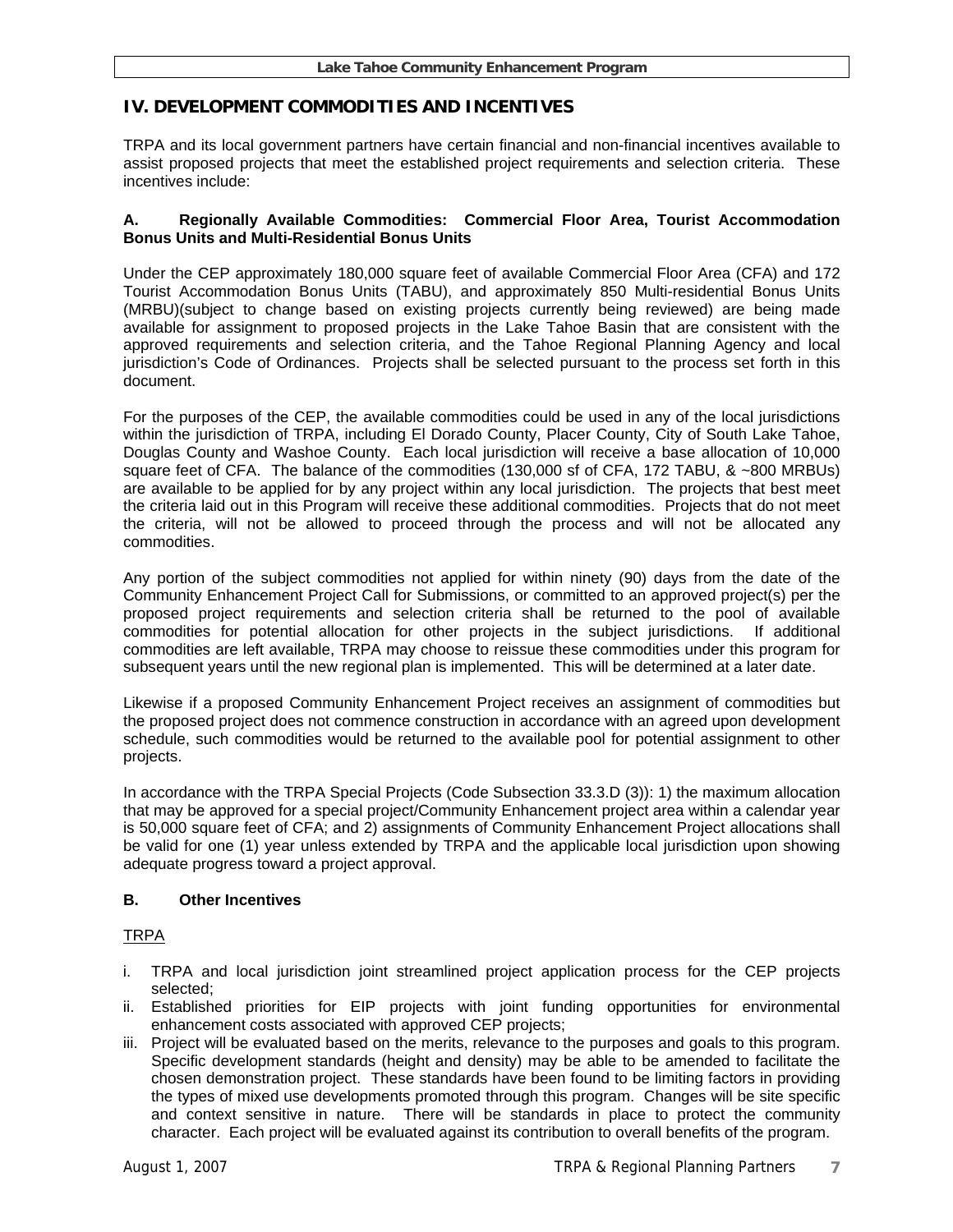#### Local Jurisdictions

- 1. Established priorities for allocation of Capital Improvement Program (CIP) funding for public infrastructure/improvement costs associated with approved Community Enhancement Projects;
- 2. Potential redevelopment public financing assistance (in applicable established redevelopment project areas);
- 3. Project will be evaluated based on the merits, relevance to the purposes and goals to this program. Specific development standards (height, density, and parking restrictions) may be able to be amended to facilitate the chosen demonstration project. These three standards have been found to be limiting factors in providing the types of mixed use developments promoted through this program. Changes will be site specific and context sensitive in nature. There will be standards in place to protect the community character. Each project will be evaluated against its contribution to overall benefits of the program.
- 4. Each Community Plan may have additional commodities (CFA, TABUs) available depending on the location of your project. Use of these additional commodities is subject to the local jurisdictions and TRPA's Codes and approvals.
- 5. Establishment of pre-land use entitlement designations that would accommodate proposed land uses of an approved project;
- 6. Efforts to secure other third-party state and federal funding sources that could potentially assist in funding of applicable cost of an approved project.

#### **V. PROJECT SELECTION/REVIEW PROCESS**

The process for submittal, selection/review, recommendation and consideration/approval of both preapplications and project applications is presented below. The proposed time schedule for processing, review and approval of the proposed Community Enhancement Project applications is presented in Attachment 1.

#### Step 1: Issuance and Circulation of Call for Submissions

Issuance of Community Enhancement Projects Call for Submissions, including press releases, marketing, noticing, advertisement and outreach to the development, business, environmental communities related to issuance of the Call for Submissions.

#### Step 2: Public Notice Re: Intention to Assign Commodities (90-day notice)

Issuance of the required 90-day public notice regarding the intent of TRPA Board to consider/approve assignment of commodities. This will occur simultaneously with Step 1.

#### Step 3: Submittal of Pre-Applications

Submittal of pre-applications by proposed project proponents (in conjunction with local government jurisdictions)

#### Step 4: Pre-Application/Best Practices Pre-Meetings

Pre-application meetings with TRPA and applicable local jurisdiction staff representatives, and proposed project proponents for review of proposed projects based on Community Enhancement Project requirements and selection criteria. Staff may request additional information as may be necessary.

#### Step 5: Review of Pre-Application

Review of pre-applications by TRPA/applicable local jurisdiction staff representatives regarding: 1) determination of consistency/compliance with Community Enhancement Project pre-requisites; and 2) recommendations regarding which proposed projects are designated for submittal of project applications.

#### Step 6: Public Meeting

To provide the public the opportunity to review the applicant's development proposals early in the process, CEP applicants will be asked to present their concept plans to the public at an evening meeting. Depending on the number of applicants, a north shore and south shore meeting may be scheduled. The public may provide initial feedback at this meeting or provide verbal or written comments to the APC and Governing Board (See Step 7).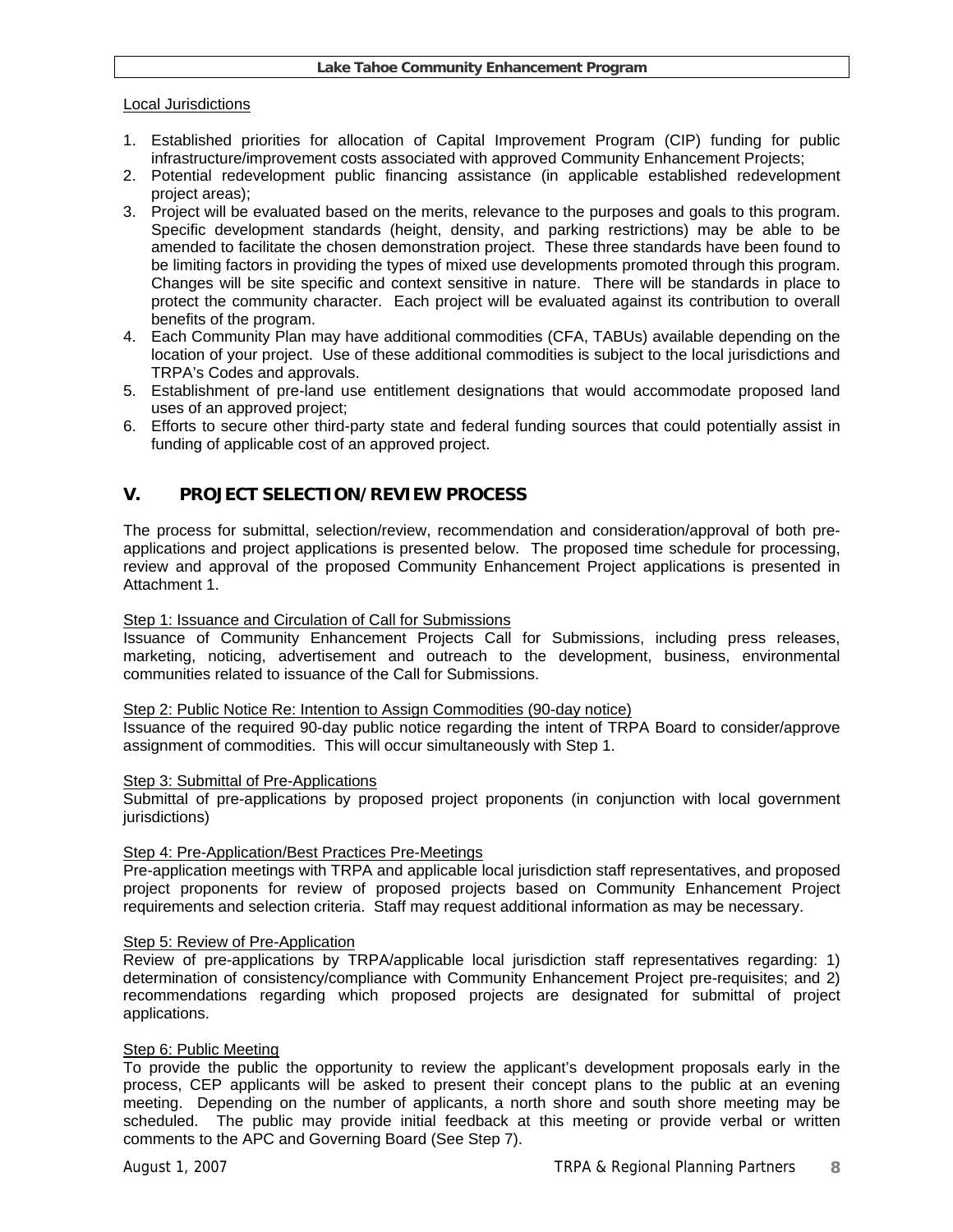#### Step 7; Joint APC/Governing Board Meeting Public Comment

Public comments to be received based on the applicant's presentation at the public evening meetings (See Step 6). This will provide the APC and Governing Board members the opportunity to listen to the interests of the public prior to TRPA staff making a determination as to which projects will be given the opportunity to make application for the award of commodities and/or designation as a CEP project under the program.

#### Step 8: Notification to Project Proponents

Notification to proposed project proponents by TRPA staff regarding: 1) determination of compliance or non-compliance with Community Enhancement Project requirements; 2) invitation to submit complete application package. Staff shall have the ability to assign, modify and/or recommend project area boundaries to encourage coordinated planning, site design and opportunities for environmental improvement. Information regarding recommendations for projects invited to submit project applications provided to local jurisdiction governing boards, APC and TRPA Board – informational purposes only.

Step 9: Submittal of Project Applications

Submittal of complete project application package by invited project proponents for CEP review.

#### Step 10: Review of Applications

Review of proposed project applications by TRPA/applicable local jurisdiction staff representatives based on established CEP selection criteria.

Step 11: Recommendation for Assignment of Commodities/CEP Project Designation Staff recommendations for assignment/award of commodities by TRPA staff based on established CEP selection criteria.

Step 12: Review/consideration of Assignment of Commodities/CEP Project Designation Recommendations by Project Review Committee (PRC) / Advisory Planning Commission (APC) Review and consideration for approval of TRPA staff recommendations regarding proposed assignment/award of CEP commodities and/or designation as a CEP project.

#### Step 13: Review/approval of Proposed Commodities/CEP Project Designation by TRPA Governing Board

Review, consideration and approval of recommendations regarding proposed assignment/award of CEP commodities and/or designation as a CEP project by TRPA Board.

Step 14: Submittal of Project Application to Local Jurisdiction and TRPA for Joint Project/Environmental Review within 1 year of Assignment/Award of Commodities

# **VI. PROJECT SELECTION CRITERIA**

The following is the specific criteria to be used to review and evaluate proposed Community Enhancement Project applications. CEP projects are to reflect the revitalization opportunities, the context and the needs of the local community in which they are proposed to be located. Projects will be selected based on their ability to offer 'net gain' solutions for Lake Tahoe Basin communities. Projects will be reviewed against the criteria below and against each other for their overall quality, character and suitability. TRPA retains the discretion to accept or reject any or all pre-applications or applications. Projects selected will be recommended to the APC and GB to receive certain commodities, and for designation as a CEP project.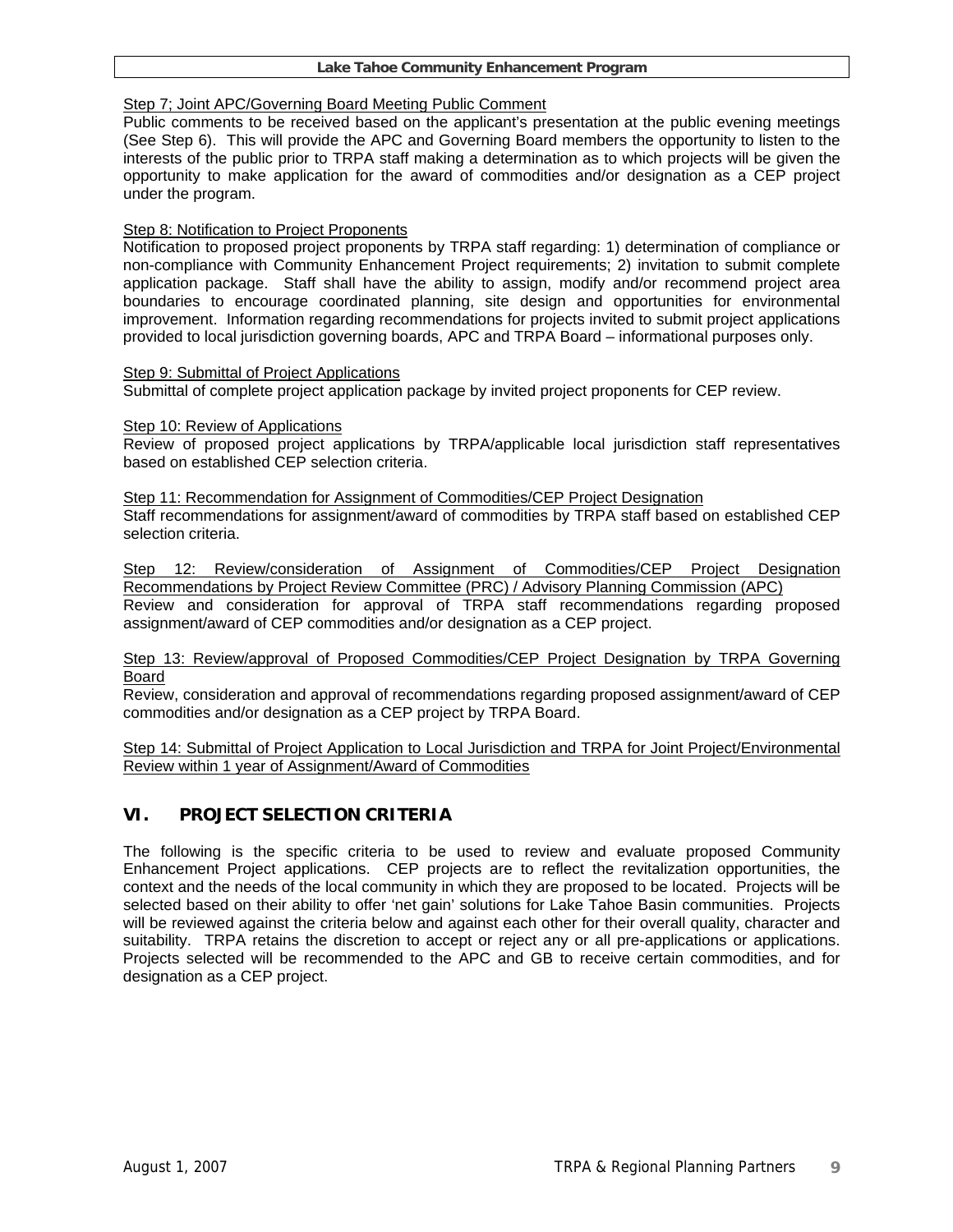# **Place-based Goals and Objectives:**

# **Goal 1: Create/Enhance mixed-use Community Centers**

#### **General:**

- A. Enhance community character in urban centers
	- a. proposed project is compatible with the scale, massing with existing neighborhood character; provides for appropriate scale transitions
	- b. proposed project design includes relationship/orientation of buildings toward public street frontage; use of transparent ground floor elements including windows and locating commercial buildings abutted to the street with parking located to the rear/side of building(s)
	- c. enhances public street rights-of-way through streetscape improvements
	- d. compatibility with existing/planned uses in neighborhood/area
	- e. proposed project design is responsive to the Lake Tahoe region
- B. Encourage mix of quality housing options, tourist accommodation options and compatible commercial uses that will serve the local population and the tourist population.
	- a. proposed uses are compatible with adjacent existing and/or planned land uses
	- b. includes a combination of land uses including residential, commercial (e.g. retail, office, etc.), recreation, and/or public uses (e.g. civic , governmental, quasi-governmental) - not industrial uses
	- c. located on a site already served by existing public infrastructure (water, sewer, drainage, utilities, etc.) or in an area planned for extension/improvement of such public infrastructure
- C. Provide a variety of sustainably designed housing, lodging and commercial choices to meet the needs of locals and visitors (See Goal 1 and Goal 6 criteria)
- D. Implement Green Building Design (See Goal 6 criteria)

#### **Housing:**

- E. Provide a variety of sustainably designed housing (See Goal 1 and Goal 6 criteria)
- F. Provide housing that is economically attainable for basin residents and employees
	- a. includes employee, affordable and moderate income housing in the context of a mixed-income project; housing units being comparable in type and quality as market rate units
	- b. replaced affordable housing units (if any) provide for similar type, size, and tenure (ownership, rental, etc.) as those units planned to be removed from the site. Also results in reasonable rents and/or per unit prices.
	- c. provides for a variety of housing types, sizes, prices/rents and tenure (ownership, rental, etc.) to serve a wide range of economic levels and age groups
	- d. no net loss of affordable residential units (as defined by HUD and TRPA)
	- e. includes development of workforce housing as a substantial component of the proposed project (e.g. at least 20% of the number of residential units based on CA Redevelopment legislation)
	- f. provides assurances for ongoing long-term use/operation as employee, affordable or moderate income housing through regulatory provisions/deed restrictions
- G. Maximize density to achieve transit oriented development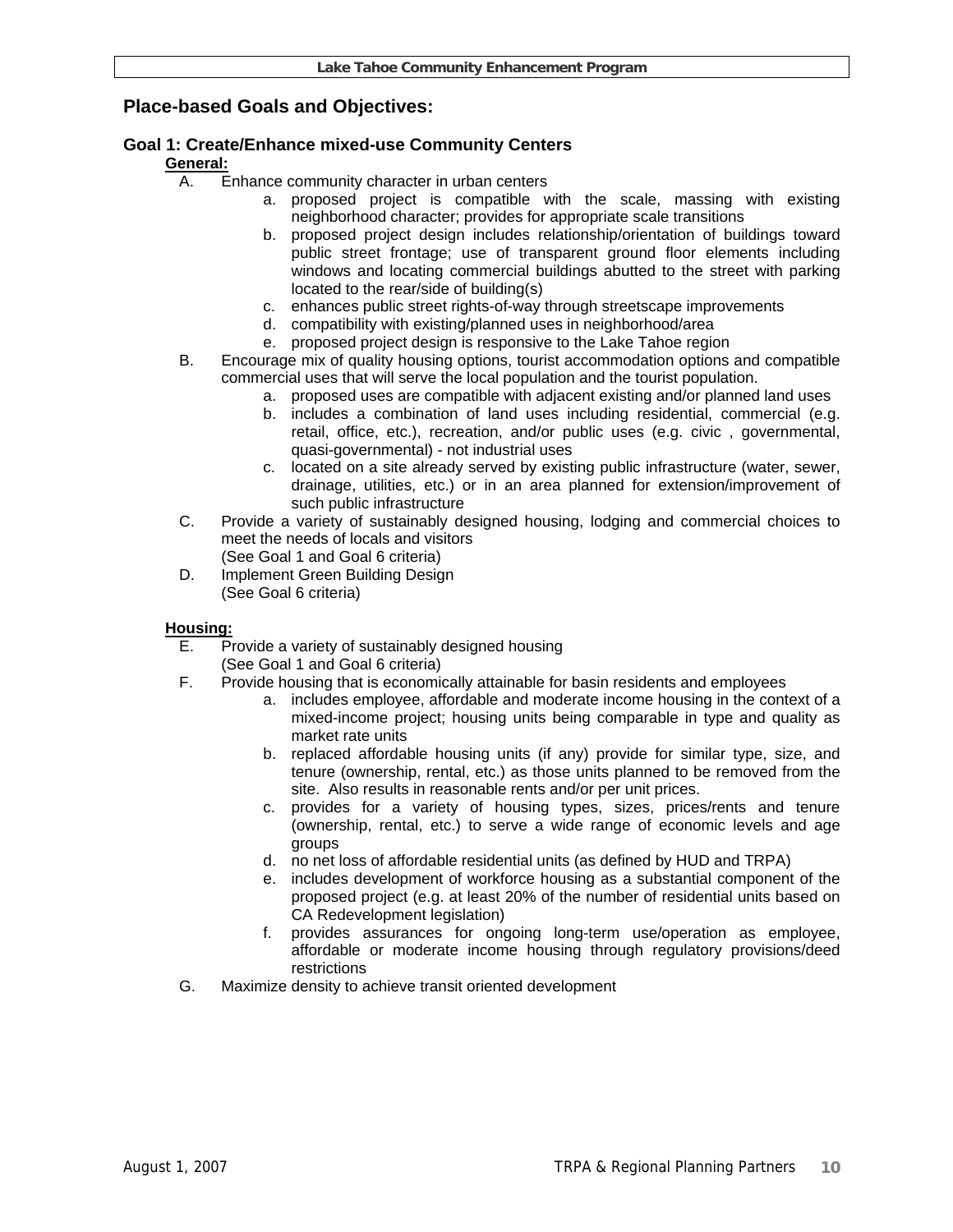#### **Commercial**

- H. Consolidate commercial uses for economic, social and environmental gain
	- a. contributes to approved strategies for achieving a mixture of commercial retail/business uses
	- b. provides for, and promotes opportunities for local and/or regional business ownership
	- c. provides commercial uses that result in a concentration of jobs/employees
	- d. proposed uses are compatible with adjacent existing and/or planned land uses
	- e. includes a combination of land uses including residential, commercial (e.g. retail, office, etc.), recreation, and/or public uses (e.g. civic , governmental, quasi-governmental) - not industrial uses
	- f. located on a site already served by existing public infrastructure (water, sewer, drainage, utilities, etc.) or in an area planned for extension/improvement of such public infrastructure

#### **Goal 2: Create a multi-modal transit future**

#### **Pedestrian Oriented/Transit Accessible**

- A. Enhance and/or create multi-functional pedestrian activity centers that are walkable and provide multi-modal transportation linkages
	- a. context sensitive road/highway improvements
	- b. improvements to pedestrian sidewalks, trails and lighting
	- c. incorporates high levels of internal and external connectivity between parcels and uses; including through-connections at end of streets or cul-de-sacs
	- g. contributes to the development of an integrated neighborhood by linking housing to neighborhood shopping, employment, transit, parks, schools, trails, bikeways and other public facilities
	- h. proposed streets and sidewalks installed as part of the project, or serving the project, are available for general public use
	- i. location of proposed project is well served by facilities and services e.g. neighborhood shopping, employment, schools, parks, trails, transit etc.
	- j. provides high density and intensity uses conducive to alternative forms of transportation
- B. Reduce dependence on the automobile
	- a. provides for a direct physical connection/linkage between the proposed land use and near-by public transportation
	- b. enhances access to public transit/transportation
	- c. financially contributes to creation/enhancement of transit services
	- d. provides opportunity for private transit services
	- e. provides enclosed/covered shelters with adequate lighting; and kiosks, bulletin boards, signs, etc. devoted to providing transit information
	- f. on-site parking designed to increase pedestrian orientation of the project and minimize environmental effects of parking by reducing amount of the site area designated for on-site surface parking facilities (including at-grade parking structures)
	- g. location of project and project site plan encourages walking, bicycling and transit use
	- h. located adjacent to/near existing/planned bicycle network, trails, etc
	- i. provides bicycle parking spaces/storage in non-residential or multiple family residential development
	- j. project implements transportation management plans and related measures to encourage alternative transportation and reduced parking demand
	- k. located within one-quarter (1/4) mile of an existing/planned transit node (transitoriented development)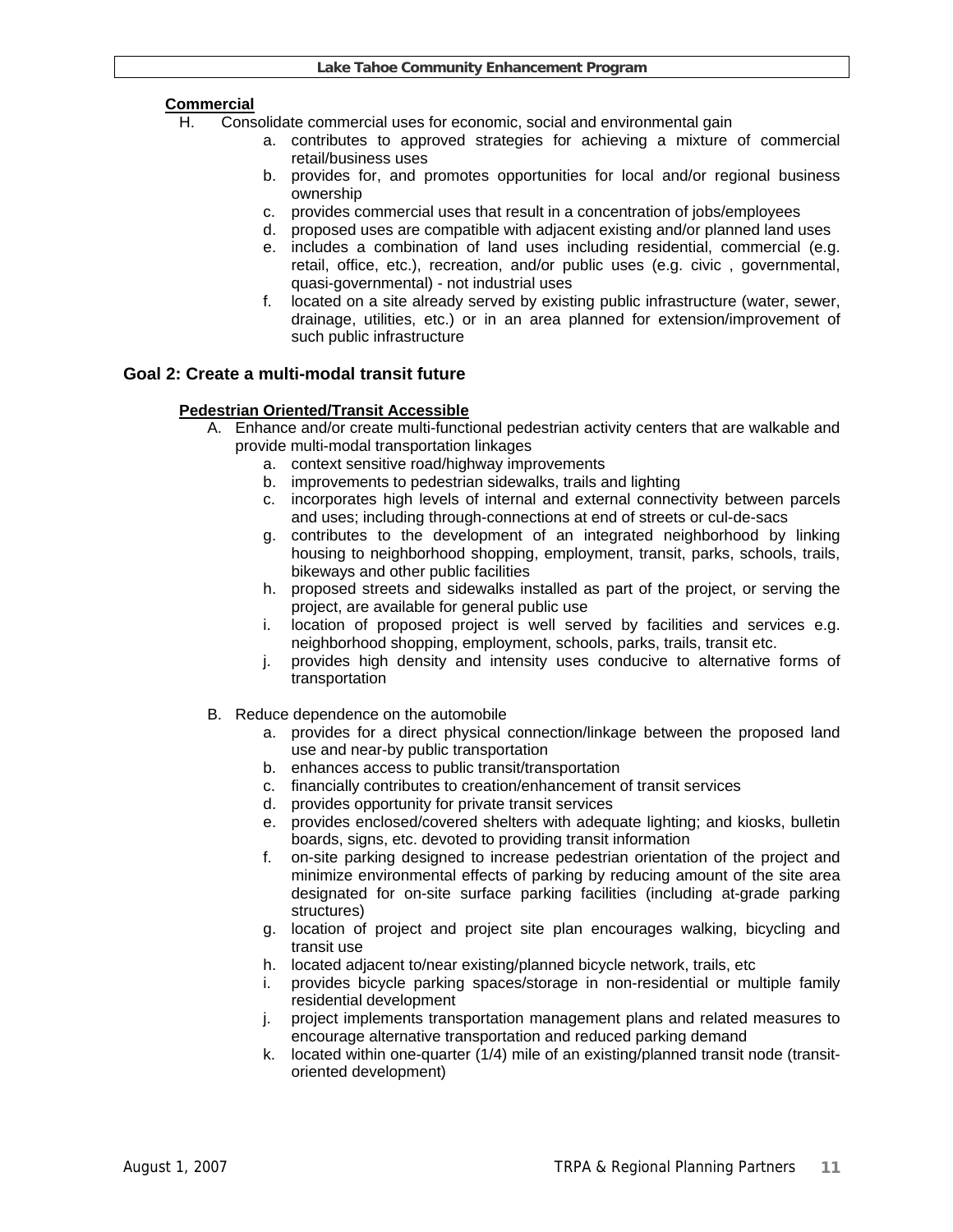#### **Goal 3: Strengthen and create gathering places and economic centers**

#### **Gathering Places**

- A. Enrich the Lake Tahoe region and improve resident's quality of life by providing new and improved gathering places, open spaces. community services and cultural centers.
	- a. provides for open space and gathering places (private and/or public) that is integrated with new buildings to enhance living and working areas
- B. Incorporation of cultural features, public spaces, public service areas within project desians
	- a. Creation of new/updated cultural centers (as a part of a mixed use development)

# **Special Projects Goals and Objectives:**

#### **Environmental Improvements (Goals 4-6):**

#### **Goal 4: Promote projects that result in the construction of threshold-related environmental improvements (See Attachment 3)**

- A. Provide areawide (not parcel by parcel) urban water quality improvements that leverage private investment for environment gain, link to existing or future systems, and are maintained in the long term.
	- a. provides for area-wide storm water treatment system; treatment beyond the specific proposed project site/parcel, ability for other projects to link
	- b. proposed site design would implement all required BMPs to reduce erosion, and go above and beyond to reduce (net) impervious surfaces and infiltrate, capture and potentially reuse run-off. Priority will be given to projects that propose use of new/innovative treatment technologies, such as, the use of wetlands/bio-filters.
- B. Respond to site location and typical neighborhood contextual situations through site design, arrangement of building volumes, and the natural surroundings. (See Goal 1)
- C. Enhance visual quality of and views from scenic roadway units, shoreline units, and resource areas. Increase/enhance viewsheds from these areas to Lake Tahoe.
	- a. located in a scenic non-attainment area
	- b. project site plan and proposed building locations/orientation provide for view corridors to the lake, public recreational areas, open space, etc.
- D. Provide public access and opportunities to recreational facilities such as trails, bike paths, beaches, and playgrounds/parks.
	- a. Projects with existing public access to the shore of Lake Tahoe, or to trail, greenway and other pedestrians systems will preserve and enhance the public access portion of the projects.
	- b. Where feasible, additional public access to the shore of Lake Tahoe, or to other trial connections will be created with the project.
	- c. Where the opportunity exists, urban recreation centers such as parks, courts, playgrounds and other developed facilities will be included where there is a need for these amenities and that support the mixed use style of development.
- E. Be located in urban core areas and promote pedestrian friendly/ transit oriented development.

(See Goal 5)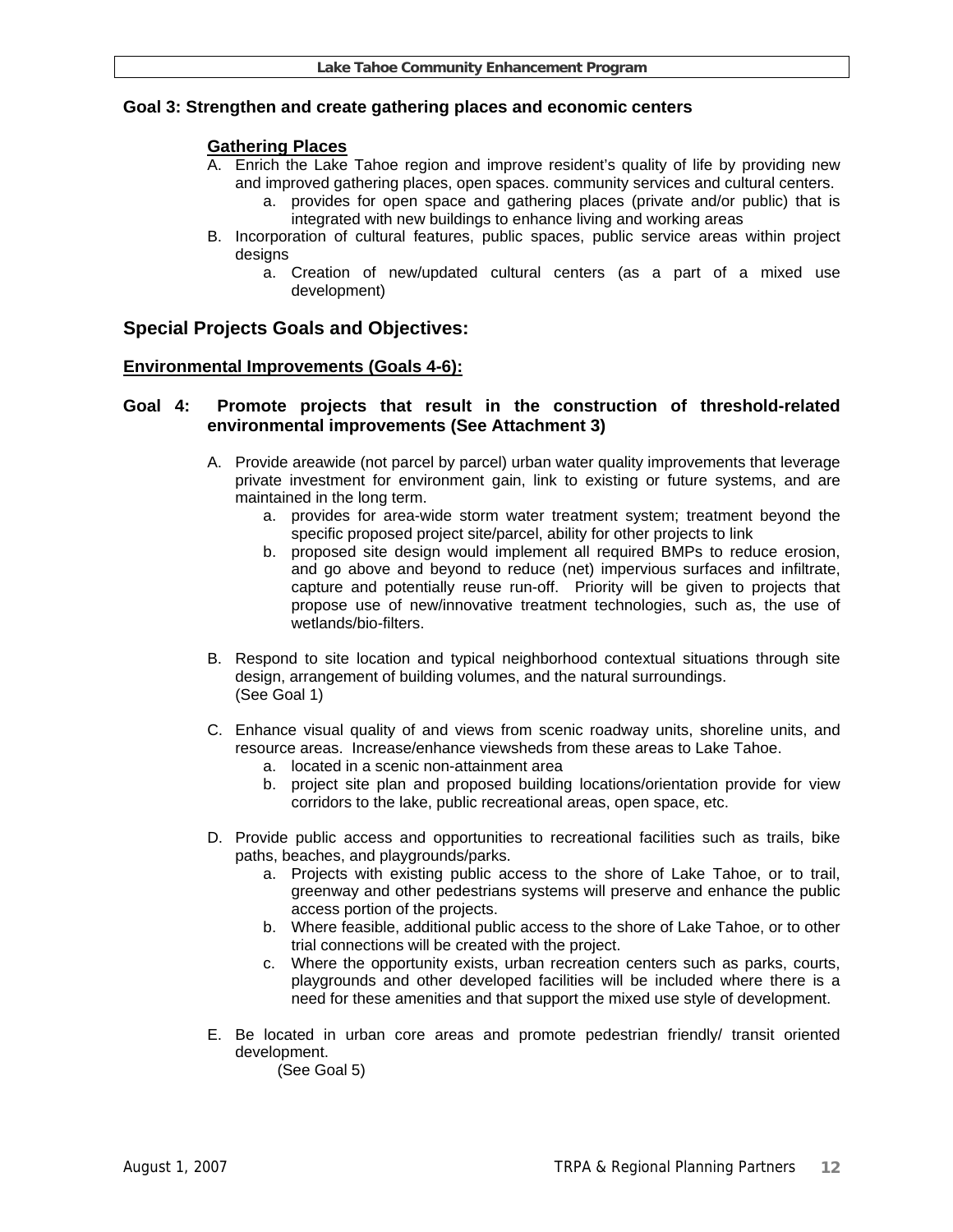- F. Restore and/or protect native vegetation, waterways, wetlands and slopes to reduce erosion potential, promote wildlife benefits, and achieve healthy forests and fuels reduction.
	- a. restores native habitat or wetlands that have been harmed by previous activity;
	- b. re-establishes connections between existing/proposed habitat areas
	- c. includes management plan for on-site native habitats and buffers
	- d. utilizes only native plants and removes invasive species from the site
	- e. minimizes potential erosion by preserving steep slopes in a natural, vegetated state
	- f. located on a site that does not contain any land within the 100-year floodplain as designated by FEMA; compliance with National Flood Insurance Program **requirements**
	- g. restoration of FEMA floodplain areas
	- h. restoration of forests and reduction of fuel to more closely represent the forest's natural condition, especially at the Wildland Urban Interface (WUI).
- G. Provide a reduction in overall land coverage
	- a. results in reduction of overall site coverage from existing site coverage
- H. Protect and enhance existing cultural/historic resources
	- a. renovates/restores valued historic building(s) that preserves historic character and/or cultural assets (if applicable) as part of project
- I. Ensure compatible land uses that minimize noise
	- a. compatibility with noise environment of the project location; sound mitigation measures integrated into project design
- J. Implement an EIP Project.
	- a. importance of project to TRPA and local jurisdiction needs and benefits,
	- b. costs and magnitude of project relationship to community planning efforts,
	- c. need for project assistance
	- d. Amount of applicant's contribution to EIP project as percentage of total project cost
	- e. Assurances related to property acquisition, financing, grants, committed funding and timing for project completion
	- f. Matching of transfers of development with allocations for the proposed project is encouraged. The more transfers that result in environmental benefits; the higher the points. Transfers from sensitive lands will score higher than transfers from high capability land.
	- g. The ability to leverage private investment to provide the local share of Environmental Improvement Program.
	- h. Using EIP Indicator/MOPS list, net number of indicators positively impacted by the project.(See Attachment 4)

#### **Goal 5: Promote transfer of development that results in substantial environmental benefits**

- A. Maximize density to achieve transit oriented development by transferring existing units of use from outside the urban core
	- a. includes residential development at a minimum density of 8 dwelling units per acre
	- b. provides for high density and intensity mixed uses conducive to alternative forms of transportation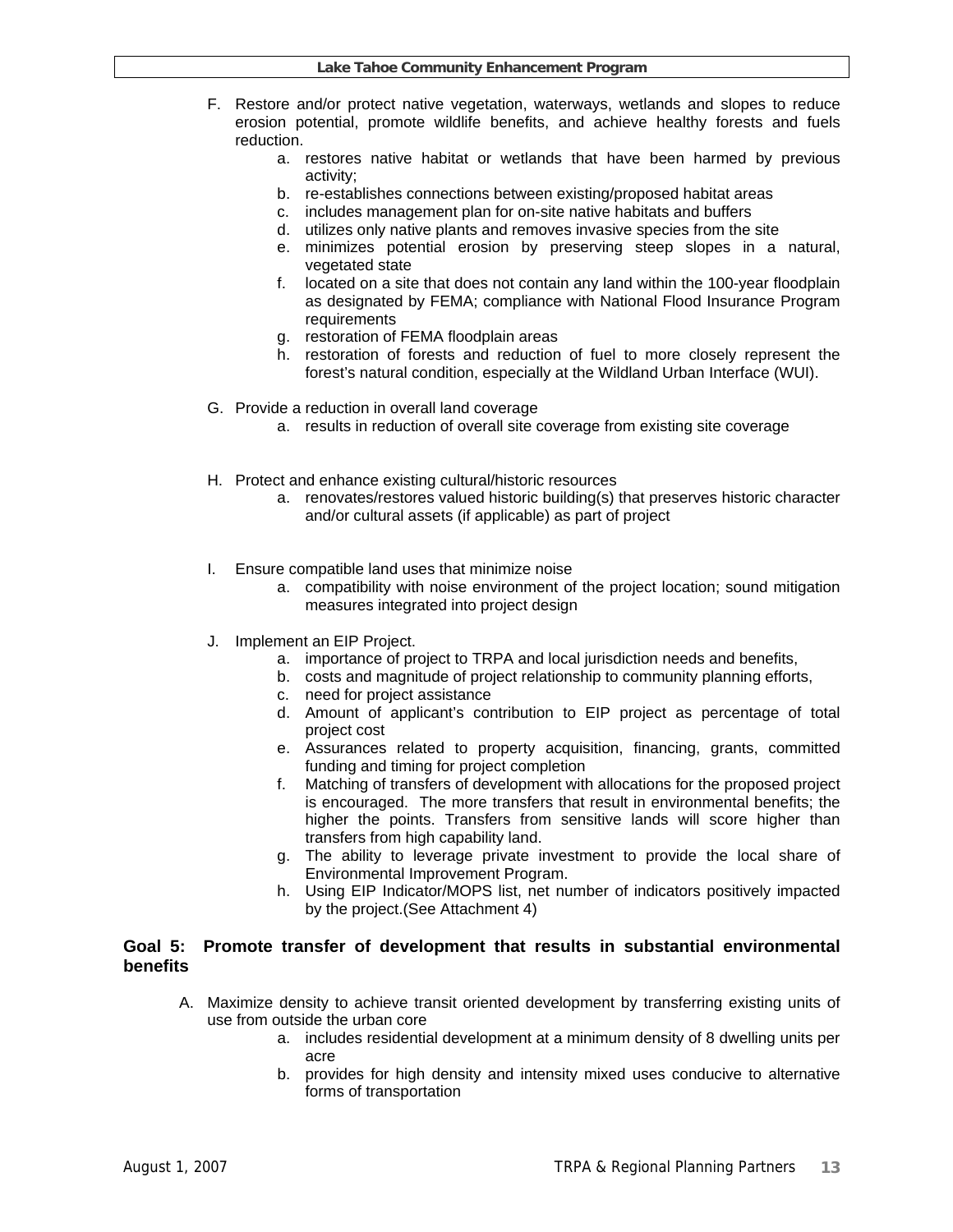- B. Transfer existing development from sensitive lands and restoration of those lands
	- a. amount of development removed from sensitive lands, including the backshore (either transferred from a separate site or removal from sensitive portions of proposed development site)
	- b. Level of restoration of those sensitive lands
- C. Providing a variety of housing options utilizing existing units of use
	- a. Use of existing units of use for project.

# **Goal 6: Rehabilitate substandard development**

- A. Create consolidated commercial and mixed-use development in the urban core (See Goal 1)
- B. Implement 'green' building design
	- a. utilizes green construction methods and materials;
	- b. promotes energy efficiency and reduces overall energy consumption (i.e. appliances, solar applications, etc.)
	- c. proposes orientation of building openings for natural heating, cooling and lighting; building orientation is primarily east-west to create opportunities for use of passive and active solar strategies
	- d. addresses potential effects of shade on adjacent properties and buildings
	- e. provides for mechanisms to achieve waste reduction, reuse and recycling during construction and operation of project
	- f. incorporates reuse of an existing building(s) as part of the project (if applicable)
	- g. Buildings meet LEED certification standards, and/or a similar green rating system (i.e. the Greenpoint, Greenglobe rating systems)
	- h. use of street lights (light emissions which are consistent with "Dark Sky" technology), water and wastewater treatment systems that help achieve energy reduction; use of LED technology for proposed traffic signals
- C. Rehabilitate disturbed sites (infill development) and restore sensitive lands
	- a. located on a underutilized, disturbed, blighted, over-covered and/or brownfield sites (Brownfields, as defined by the U.S. Environmental Protection Agency are "abandoned, idled, or under-used industrial and commercial facilities where expansion or redevelopment is complicated by real or perceived environmental contamination.").
	- b. provides for restoration of native vegetation and improves soil stability
	- c. See Goal 4 criteria

# **C. Process Goals and Objectives**

#### **Goal 7: A process and projects that will inform the new Regional, Local and Community Plan updates**

- a. Provides innovative approaches and long term solutions to meet Program goals and objectives
- b. Clearly demonstrates adherence to the local and regional visions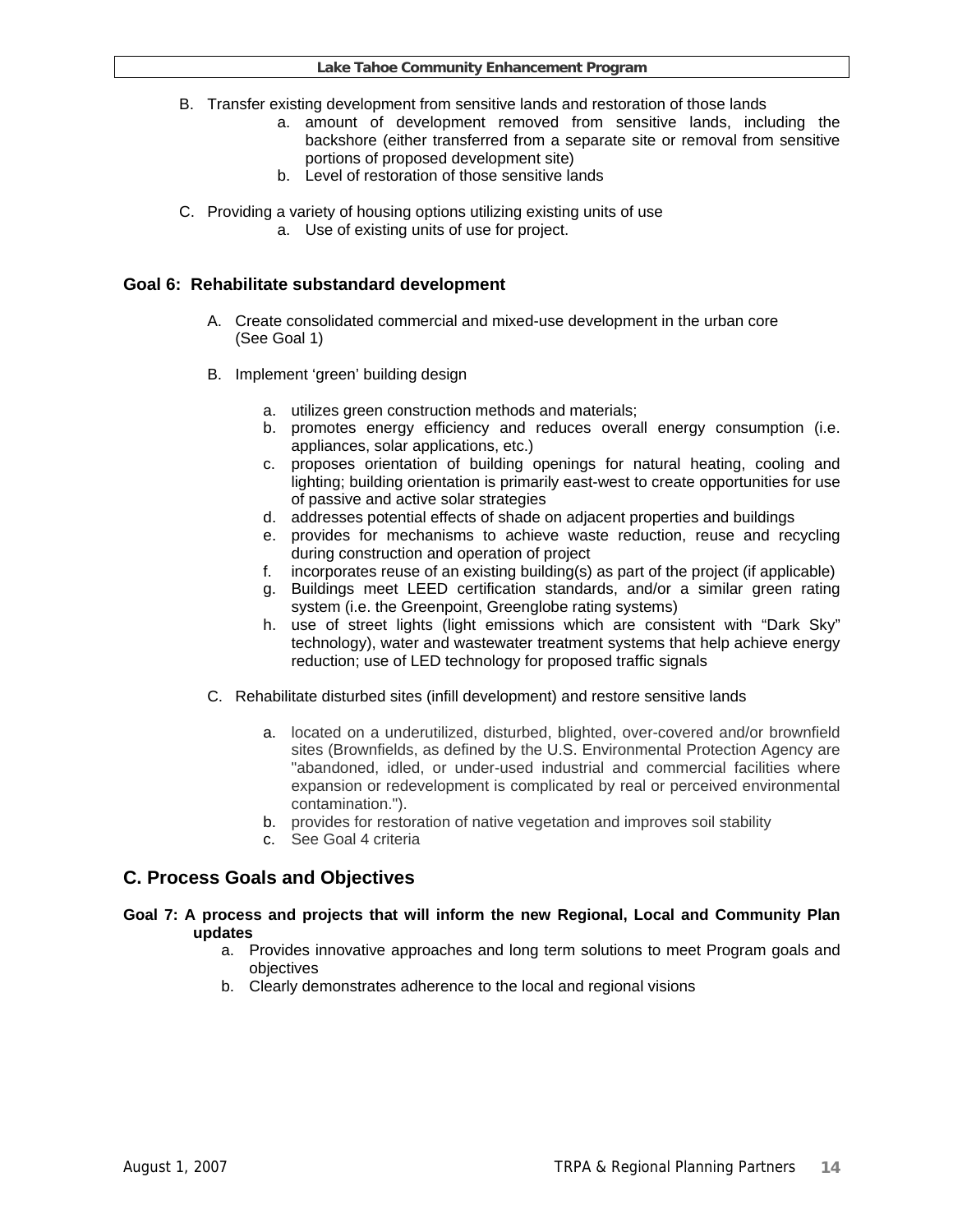#### **Goal 8: Projects that feature a public/private partnership for cooperative implementation.**

- A. Provide projects that have clear public benefits with strong public support.
	- a. Includes public and private partnership
	- b. project clearly and specifically demonstrates financial/economic feasibility
	- c. contributes to the overall balance and diversification of the local economy
		- d. results in net new job/employment creation
		- e. demonstrate considerable environmental, social and economic benefits
		- f. Proven local jurisdiction support
		- g. A public outreach strategy and documented consistency with Regional Vision
- B. Leverage private investment to provide the local share of the Environmental Improvement Program.
	- a. See Goal 1.J
- C. Projects are catalysts for further community revitalization
	- a. The degree of expectation that the projects are catalysts for further community revitalization.
	- b. Incorporates multiple parcels or links to multiple parcels

#### **Goal 9: A model process for multi-jurisdictional review of project permits, implementation and monitoring.**

- A. Implement of on-the-ground projects in a reasonable and timely fashion.
- B. Provide an effective program designed to facilitate both large-scale and small-scale quality projects.

# **VII. PROJECT PROPOSAL SUBMITTAL REQUIREMENTS**

#### **A. Pre-application Submittal Requirements:**

The following is a description of the requirements for the development proposals. A proposal shall consist of five (5) written sets and ten (10) digital compact discs of the completed "Pre-application Submittal Package" including all of the following information as it directly relates to urban scale, mixeduse development. The written portions of the submittal shall be in an 8½" by 11" format. Provide drawings to present the project design including the scale, scope, size and mixture of project elements. Large-scale presentation drawings may be provided, however, reductions of such drawings to 8 ½" by 11" must be included in the development proposal submittal.

#### 1. Cover Letter

A cover letter addressed to the TRPA that summarizes the proposed development team's qualifications, their preliminary development approach, and their intention to build the project the proposed project. This program is about implementation of CEP projects, applicants that are only seeking the entitlements to build the project will not be considered.

#### 2. Pre- application Criteria

A detailed written document specifically outlining how the proposal meets each element of the preapplication criteria outlined above (See Section III).

#### 3. Site Analysis and Project Context Assessment

A detailed written document with renderings/photos/maps/plans at a scale and level of detail necessary to accurately depict the project development and operation components that identify:

- $\triangleright$  Maps and Drawings that include the existing conditions including existing land uses, existing commodities, existing land coverage, land capability, parking, ingress/egress, natural and built site features, Community character, surrounding land uses, erosion control, non-motorized and motorized transportation linkages, recreation access, etc. and,
- $\triangleright$  Data and Analysis that includes existing Vehicle Miles Traveled (VMT), land capability and land coverage details, existing commodities including Commercial Floor Area (CFA), Tourist Accommodation Units (TAU), density, and Residential Units (preferably previously verified by TRPA).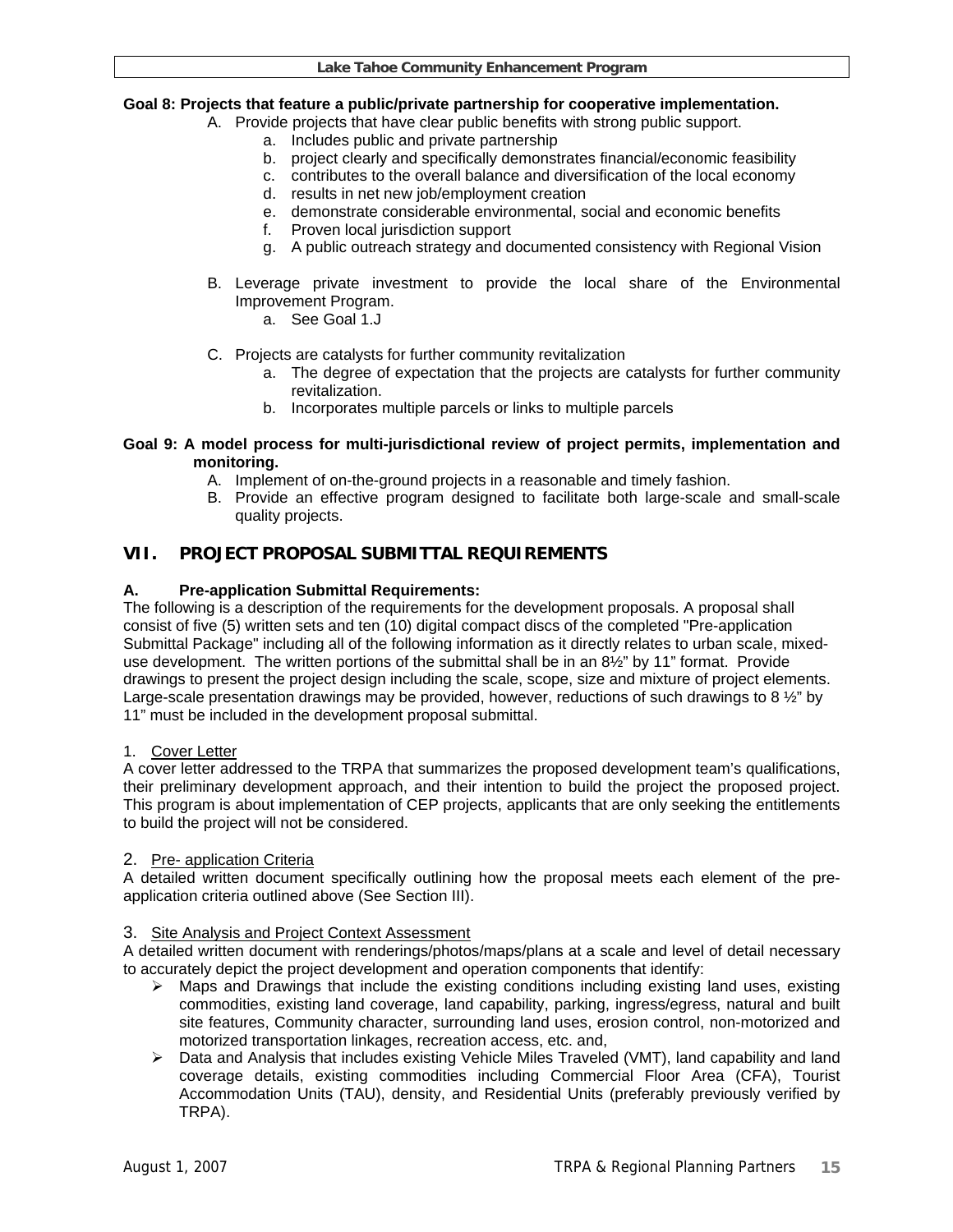- 4. Project Concept Plan
	- $\triangleright$  Detail how the proposed project fits within the Community context. Specifically, how the proposal fits in with the existing built and natural environment. How the proposal meets some needs of the Community, and how the proposal could be a catalyst for other types of projects.
	- $\triangleright$  Proposed site conditions including product concepts, type of construction, building heights, building areas (square footage), number, type and size of residential units, CFA and TAUs (if applicable), density, on-site improvements including access, parking and landscaping; and those listed above
- 5. Using the criteria in Section VI of the CEP as a checklist, provide a written statement that outlines how your project proposal responds to and/or meets the CEP selection criteria .
- 6. Areas where the proposal may need additional height, density, or a change in parking requirements.
- 7. A \$1000.00 Pre-application fee.
- 8. Additional information may be requested by TRPA and the local jurisdiction to facilitate review of the pre-application.

#### *Please note: For projects in Nevada – By entering into the Community Enhancement Program, the applicant must agree to waive the application time limits for Nevada project approvals (60 days).*

Applicants are encouraged to submit or be prepared to present their concept plans at up to three coordinated pre-application meetings scheduled during the 90-day submittal window. Tentative dates for these meetings are August  $29^{th}$ , September  $27^{th}$ , and October  $17^{th}$ ,  $2007$ . Meeting times may be changed to facilitate North Shore vs. South Shore applications, depending on the number of preapplications received. At these meetings staff from TRPA, the local jurisdictions, and the local planning working groups will be available to discuss the projects and provide early feedback. These meetings will not be open to the general public; however, a future public meeting will allow additional public input.

This public meeting will be held during the first week of November 2007 (See Schedule Attachment 1). At this meeting, each pre-applicant will be asked to present a brief summary of their projects and provide a one-page description to the public. The public will be given the opportunity to ask questions and provide comments to the pre-applicants. Further public comment will be heard at a joint APC/Governing Board hearing November 14, 2007. This will allow the APC Commissioners and the Governing Board Members the opportunity to directly hear the public input. These meeting dates and times may be subject to change.

# **B. Application Phase**

Once the Pre-application process is completed, and applicant may be invited to submit a full application. This application will be based on similar type development applications currently available through the TRPA Environmental Review Services Branch. This application and any specific modifications are yet to be developed.

# **VIII. TRPA AND LOCAL JURISDICTION ROLES AND RESPONSIBILIITES**

It is the intent of TRPA and its local jurisdiction partners to create a simplified and streamlined process for selection of a Community Enhancement project, assignment of commodities and project approval. This will include a joint review of pre-application, application, and project and environmental review/documentation and approval process. Joint meetings between Agency and local partner staff, applicants will be conducted to help shape projects and provide early feedback.

In general, local jurisdiction staff representatives are responsible for review, evaluation and recommendations regarding proposed Community Enhancement Projects within their respective jurisdictions. Local jurisdiction staff representatives and TRPA staff are responsible for review, evaluation and recommendations regarding proposed assignment of CEP commodities and designation of CEP projects.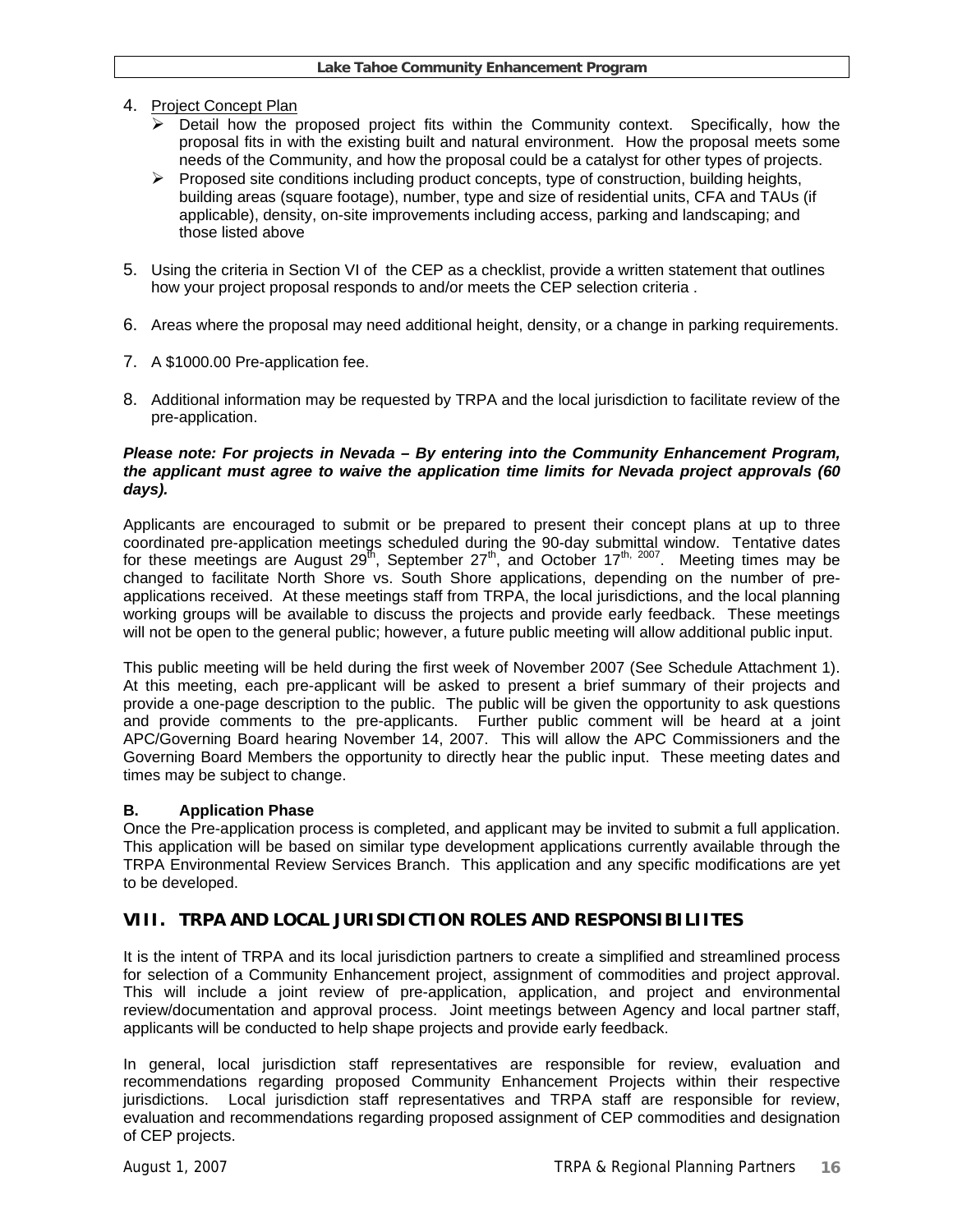#### **Attachment 1:**

**Process and Time Schedule for Community Revitalization Program** 

|                                                                                                                                                                                                                                                                                                                                                                                                                                                                                                                                                                                                                                                            |               | <b>PRE-APPLICATION SUBMITTAL/NOTICE PERIOD</b> |         |       | <b>PRE-APPLICATION REVIEW</b> |                 | <b>COMMODITY</b><br><b>RESERVATION</b> | <b>PROJECT APPLICATION/</b><br><b>ENVIRONMENTAL REVIEW &amp;</b><br><b>APPROVAL</b> |                                            |
|------------------------------------------------------------------------------------------------------------------------------------------------------------------------------------------------------------------------------------------------------------------------------------------------------------------------------------------------------------------------------------------------------------------------------------------------------------------------------------------------------------------------------------------------------------------------------------------------------------------------------------------------------------|---------------|------------------------------------------------|---------|-------|-------------------------------|-----------------|----------------------------------------|-------------------------------------------------------------------------------------|--------------------------------------------|
| <b>Step/Activity</b><br><b>Months</b>                                                                                                                                                                                                                                                                                                                                                                                                                                                                                                                                                                                                                      | <b>August</b> | September                                      | October |       | <b>November</b>               | <b>December</b> | January                                | <b>February</b>                                                                     | 8 to 20 months                             |
| 1 Issuance/Circulation of Call for Submissions<br>2 Public Notice Re: Intended Assignment of Commodities<br>(90 day notice)<br>3 Submittal of Pre-Applications<br>4 Pre-Application/Best Practices Meetings<br>5 Review of Pre-Applications for content<br>6 Public Meeting<br>7 APC Meeting Public Comment<br>8 Governing Board Meeting Public Comment<br>9 Review of Pre-Applications against CEP Criteria<br>(TRPA/Applicable Local Jurisdictions)<br>10 Recommendations for Commodity Allocations/<br><b>CEP Project Designation (TRPA Staff to PRC)</b><br>11 Review of Commodity Allocation Recommendations/<br><b>CEP Project Designation (APC)</b> |               |                                                |         | eting | X<br>X                        | $\mathsf{x}$    |                                        | $\mathsf{x}$                                                                        | One Year to Submit Project with EIR/EA/EIS |
| 12 Review/Approval of Commodity Allocation Recommendations/<br><b>CEP Project Designation (TRPA Board)</b>                                                                                                                                                                                                                                                                                                                                                                                                                                                                                                                                                 |               |                                                |         |       |                               |                 |                                        | X                                                                                   |                                            |
| <b>Planning Working Group Input</b><br><b>Core Planning Team Input</b><br><b>Public Input Opportunities (at meetings)</b>                                                                                                                                                                                                                                                                                                                                                                                                                                                                                                                                  | χ<br>X        | X<br>X                                         | X<br>X  | IX.   | X<br>χ                        | X               |                                        | X<br>X                                                                              | X                                          |

Revised 12/27/07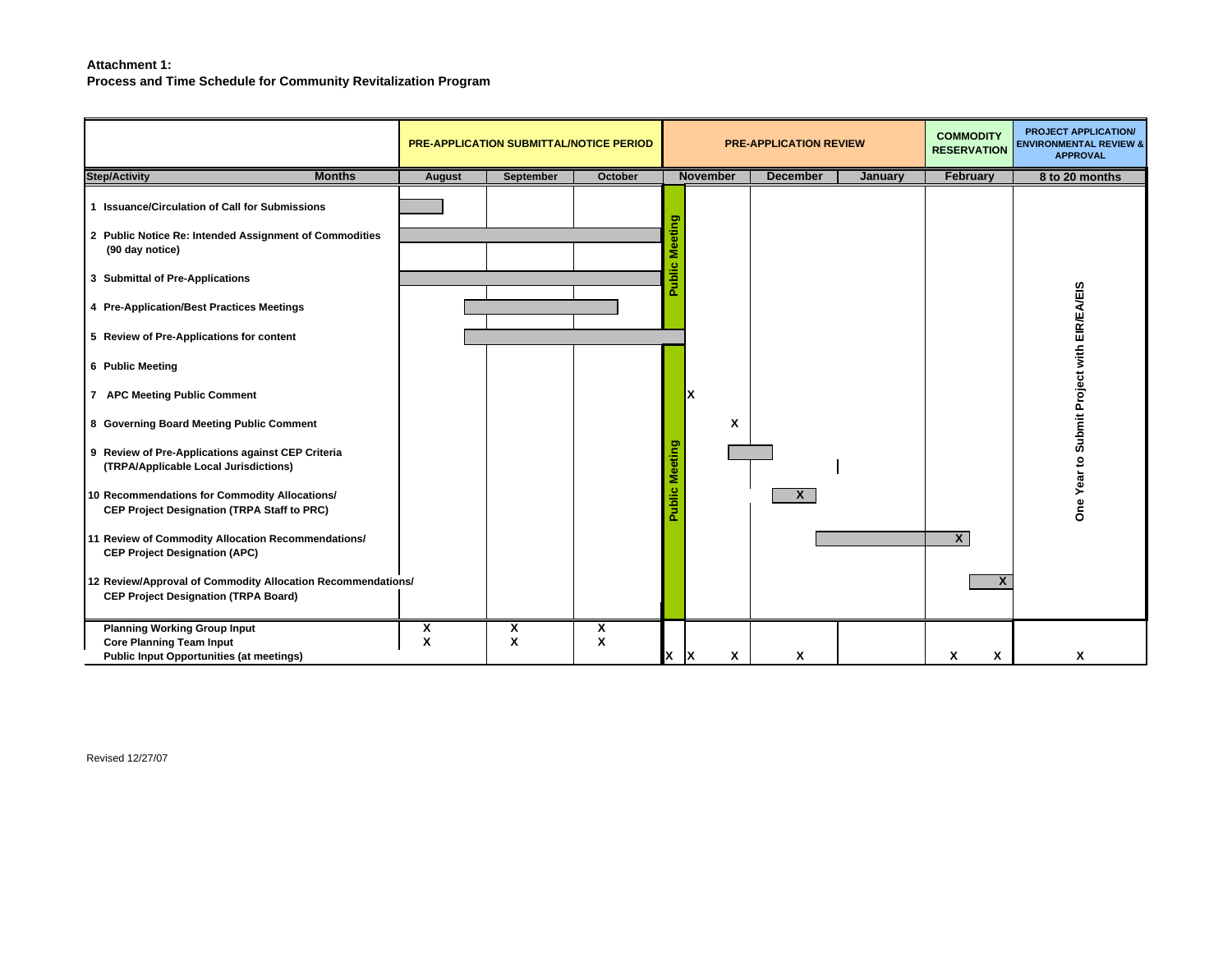# **Attachment No. 2: Threshold Related Environmental Improvements and Benefits**

| <b>Primary Environmental Benefits</b> | <b>Threshold Issue/Need</b>                                                                                                                                                                                                                                                 |
|---------------------------------------|-----------------------------------------------------------------------------------------------------------------------------------------------------------------------------------------------------------------------------------------------------------------------------|
| Scenic                                | Community character/design; remove<br>non-conforming uses and create physical<br>character consistent with community design;<br>create viewshed or gathering spaces;<br>implement SQIP requirements                                                                         |
| <b>SEZ</b>                            | Sensitive land restoration; meadow restoration<br>and/or creek restoration                                                                                                                                                                                                  |
| Soil Conservation                     | Reduce land coverage and increase sediment<br>control; reduction in overall site coverage;<br>compliance with Bailey Land Capability<br>System, maintain/restore native vegetation on<br>eroded sites (slopes, fire areas, etc.)                                            |
| Land Use/Transportation               | Consistency with adjacent uses; transit<br>oriented development and congestion<br>reduction; create transportation management<br>plan for encouragement of transit use; create<br>pedestrian and bicycle connectivity; create<br>transit center (shelter, bus loading zone) |
| <b>Water Quality</b>                  | Lake clarity, reduction of nutrients and<br>suspended solids; water quality ponds, swales<br>for project and adjoining roads; pump and treat<br>solutions                                                                                                                   |
| Vegetation                            | Encourage native landscaping; reduce<br>irrigation needs, reduce fertilizer use, reduce<br>lawn; restore/maintenance of native vegetation                                                                                                                                   |
| <b>Air Quality</b>                    | Pollutant reduction (reduction in VMT),                                                                                                                                                                                                                                     |
| Recreation                            | Access; pedestrian and bike trails and<br>linkages; public; access to adjacent<br>recreational areas and open spaces;<br>shorezone public access                                                                                                                            |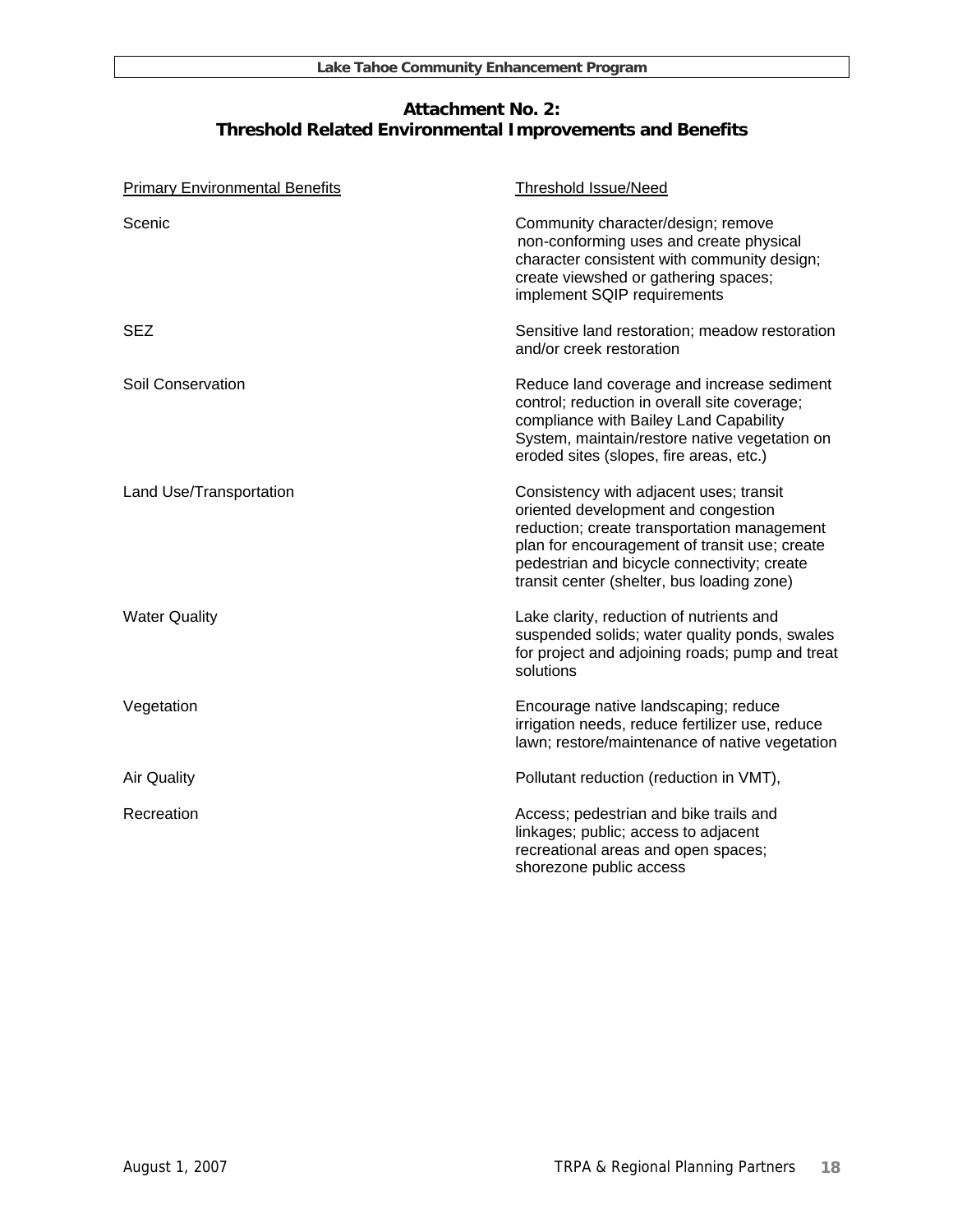# **(Attachment No. 2 continued: Threshold Related Environmental Improvements and Benefits)**

| <b>Secondary Threshold Benefits</b> | <b>Threshold Issue/Need</b>                                                                                                                          |
|-------------------------------------|------------------------------------------------------------------------------------------------------------------------------------------------------|
| Energy                              | Low impact design, Green Building, LEED<br>Certification, Green Rating System, energy<br>efficient appliances                                        |
| <b>Fish and Wildlife</b>            | Habitat encroachment; garbage and litter<br>control; buffer strips to cool run-off; daylight<br>culvert streams, shorezone/streamzone<br>restoration |
| Housing                             | Affordability, employee/workforce access,<br>centralized location                                                                                    |
| <b>Noise</b>                        | Noise reduction                                                                                                                                      |
| Open Space                          | Passive recreation, secondary water quality<br>benefits                                                                                              |
| Shorezone                           | Increase/Improve Physical and Visual Access,<br>SQIP, reduce land coverage in backshore,<br>reduce lawn in backshore,                                |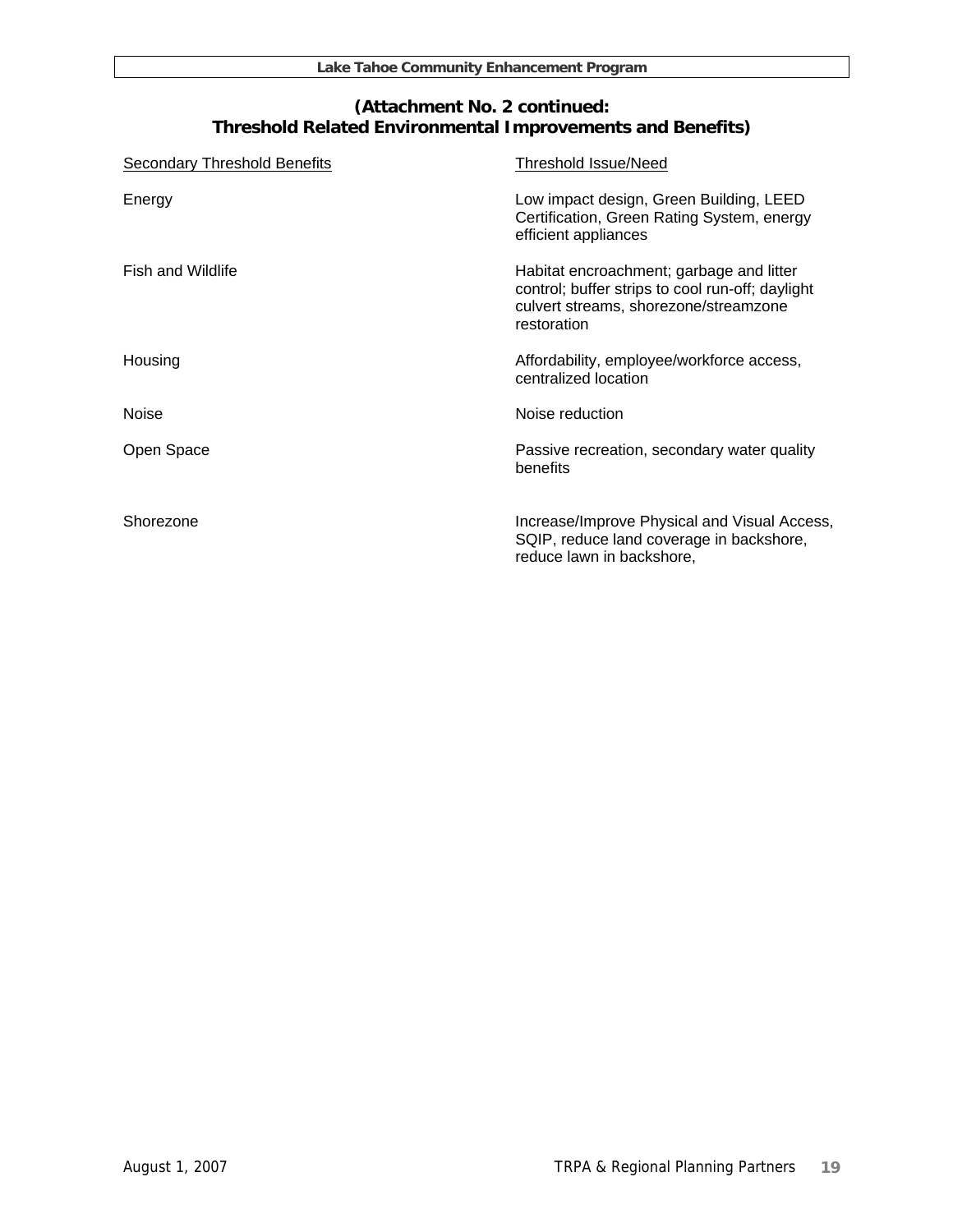| <b>ATTACHMENT 3</b>                                |  |                                                       |  |
|----------------------------------------------------|--|-------------------------------------------------------|--|
| <b>IPROJECT NAME</b>                               |  | <b>PROJECT COMMUNITY PLAN</b>                         |  |
| <b>BIJOU HWY 50 SCENIC IMPROVEMENTS</b>            |  | 2 BIJOU/AL TAHOE CP                                   |  |
| HWY 50 ECHO SUMMIT TO SR 89 RUNOFF TREATMENT       |  | 9 MEYERS                                              |  |
| IBROCKWAY SUMMIT EROSION CONTROL                   |  | INDUSTRIAL TRACT/KINGS BEACH<br>13,14 & 15 COMMERCIAL |  |
| SCENIC ROAD UNIT #1 TAHOE VALLEY IMPROVEMENT       |  | 82 SOUTH Y COMMERCIAL                                 |  |
| SCENIC ROAD UNIT #9 TAHOMA IMPROVEMENT             |  | <b>84 TAHOMA COMMERCIAL</b>                           |  |
| SCENIC ROAD UNIT #10 QUAIL CREEK IMPROVEMENT       |  | 85 HOMEWOOD COMMERCIAL                                |  |
| SCENIC ROAD UNIT #11 HOMEWOOD IMPROVEMENT          |  | 86 HOMEWOOD COMMERCIAL                                |  |
| SCENIC ROAD UNIT #13 SUNNYSIDE IMPROVEMENT         |  | 87 SUNNYSIDE                                          |  |
| SCENIC ROAD UNIT #14 TAHOE TAVERN IMPROVEMENT      |  | 88 TAHOE CITY                                         |  |
| SCENIC ROAD UNIT #15 TAHOE CITY IMPROVEMENT        |  | 89 TAHOE CITY                                         |  |
| SCENIC ROAD UNIT #20 TAHOE VISTA IMPROVEMENT       |  | 93 TAHOE VISTA COMMERCIAL                             |  |
| SCENIC ROAD UNIT #25 PONDEROSA AREA IMPROVEMENT    |  | 95 PONDEROSA RANCH                                    |  |
| SCENIC ROAD UNIT #31 MEADOW IMPROVEMENT            |  | 96 KINGSBURY COMMUNITY PLAN                           |  |
| SCENIC ROAD UNIT #32 CASINO AREA IMPROVEMENT       |  | 97 STATELINE/SKI RUN                                  |  |
| SCENIC ROAD UNIT #33 THE STRIP IMPROVEMENT         |  | 98 STATELINE/SKI RUN                                  |  |
| SCENIC ROAD UNIT #35 AL TAHOE IMPROVEMENT          |  | 99 SOUTH Y COMMERCIAL                                 |  |
| ISCENIC ROAD UNIT #36 AIRPORT AREA IMPROVEMENT     |  | 100 SOUTH Y COMMERCIAL                                |  |
| SCENIC ROAD UNIT #42 OUTLET IMPROVEMENT            |  | 101 TAHOE CITY                                        |  |
| ISCENIC ROAD UNIT #44 KINGSBURY GRADE IMPROVEMENT  |  | 102 KINGSBURY COMMUNITY PLAN                          |  |
| SCENIC ROAD UNIT #45 PIONEER TR. SOUTH IMPROVEMENT |  | 103 STATELINE/SKI RUN                                 |  |
| SCENIC ROAD UNIT #40 BROCKWAY CUTOFF IMPROVEMENT   |  | 104 KINGS BEACH INDUSTRIAL                            |  |
| SCENIC SHORE UNIT #19 CARNELIAN BAY IMPROVEMENT    |  | 108 CARNELIAN BAY                                     |  |
| INORTH STATELINE CP LAKE VISTA MINI-PARK           |  | <b>114 NORTH STATELINE</b>                            |  |
| II. V. COMMERCIAL SEZ RESTORATION                  |  | 118 INCLINE VILLAGE COMMERCIAL                        |  |
| IMEYERS HWY 50 CENTER LANDSCAPED MEDIAN            |  | 140 MEYERS                                            |  |
| USFS MEYERS VISITORS CENTER: PHASE 2               |  | 141 MEYERS                                            |  |
| BURKE CREEK TAHOE NUGGET SEZ RESTORATION           |  | 161 KINGSBURY COMMUNITY PLAN                          |  |
| <b>BIJOU AREA WQ</b>                               |  | 172 STATELINE/SKI RUN                                 |  |
| <b>BIJOU PINES AREA WQ</b>                         |  | 175 BIJOU/AL TAHOE CP                                 |  |
| <b>MEYERS RESIDENTIAL</b>                          |  | 191 MEYERS                                            |  |
| <b>Tahoe Estates ECP</b>                           |  | 212 TAHOE VISTA COMMERCIAL                            |  |
| LOWER WARD VALLEY/PINELAND ECP                     |  | 219 SUNNYSIDE                                         |  |
| LOWER KINGSBURY                                    |  | 239 KINGSBURY COMMUNITY PLAN                          |  |
| ISIERRA PACIFIC INDUSTRIAL YARD SEZ REST           |  | 257 TAHOE VISTA COMMERCIAL                            |  |
| ICSLT BIJOU GOLF COURSE/X-COUNTRY SKI IMPROVEMENTS |  | 284 BIJOU/AL TAHOE CP                                 |  |
| <b>BIJOU FAIRWAY AND MEADOW SEZ RESTORATION</b>    |  | 319 BIJOU/AL TAHOE CP                                 |  |
| TAHOE MEADOWS LINEAR PARK                          |  | 336 STATELINE/SKI RUN                                 |  |
| IDOUGLAS COUNTY KINGSBURY-LAKE TRAIL               |  | 369 KINGSBURY COMMUNITY PLAN                          |  |
| <b>IEDGEWOOD CREEK - MARKET STREET</b>             |  | 373 KINGSBURY COMMUNITY PLAN                          |  |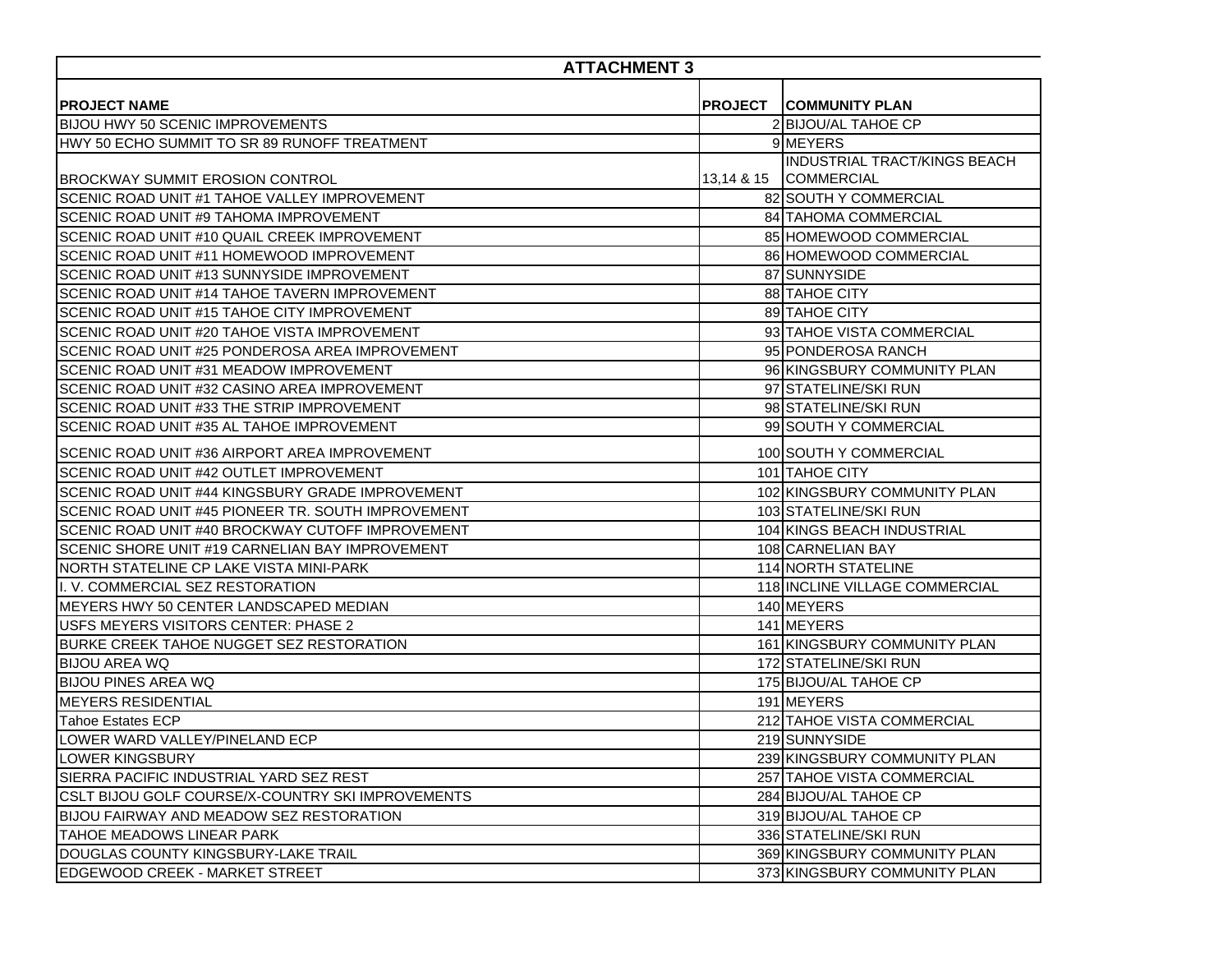| <b>PROJECT NAME</b>                                                  | <b>PROJECT COMMUNITY PLAN</b>  |
|----------------------------------------------------------------------|--------------------------------|
| NTPUD REGIONAL PARK CROSS-COUNTRY SKI TRAILS                         | 389 TAHOE VISTA COMMERCIAL     |
| UPPER NATIONAL SEZ                                                   | 391 TAHOE VISTA COMMERCIAL     |
| BURKE CREEK RESID FISH PHASE I- STREAM HABITAT RESTORE               | 409 KINGSBURY COMMUNITY PLAN   |
| <b>GRIFF CREEK - STREAM HABITAT RESTORATION</b>                      | 410 KINGS BEACH INDUSTRIAL     |
| CARNELIAN BAY SR 28 UTILITY UNDERGROUNDING                           | 420 CARNELIAN BAY              |
| THIRD CREEK MIGRATORY PHASE II - STREAM HABITAT RESTORATION.         | 443 INCLINE VILLAGE TOURIST    |
| E. OF KINGS BEACH BOAT RAMP SPAWNING HABITAT RESTORATION             | 530 KINGS BEACH COMMERCIAL     |
| CARNELIAN BAY SPAWNING- LAKE HABITAT RESTORATION                     | 532 CARNELIAN BAY              |
| THIRD CREEK - LOWER REACH SEZ RESTORATION                            | 562 INCLINE VILLAGE TOURIST    |
| SUNNYSIDE SPAWNING-LAKE HABITAT RESTORATION                          | 598 SUNNYSIDE                  |
| BURTON CREEK STATE PARK IMPROVEMENTS                                 | 613 TAHOE CITY INDUSTRIAL      |
| KINGS BEACH STATE REC AREA PUBLIC PIER                               | 619 KINGS BEACH COMMERCIAL     |
| ICTC TAHOE VISTA BEACH IMPROVEMENTS                                  | 624 TAHOE VISTA COMMERCIAL     |
| ICTC SECLINE BEACH IMPROVEMENTS                                      | 625 KINGS BEACH COMMERCIAL     |
| ISKI HOMEWOOD SKI AREA MASTER PLAN                                   | 632 HOMEWOOD COMMERCIAL        |
| <b>ISEZ RESTORATION ON PUBLIC LANDS</b>                              | 640 STATELINE/SKI RUN          |
| IINCLINE CK MIGRATE. PHASE I - STREAM HABITAT. RESTORE               | 660 INCLINE VILLAGE TOURIST    |
| NORTH STATELINE AREA                                                 | 668 NORTH STATELINE            |
| <b>EAST PIONEER TRAIL and Rocky Point</b>                            | 695 STATELINE/SKI RUN          |
| <b>AL TAHOE BMP</b>                                                  | 696 BIJOU/AL TAHOE CP          |
| <b>CHRISTMAS VALLEY</b>                                              | 708 MEYERS                     |
| <b>TAHOE VISTA - TAMARACK</b>                                        | 716 TAHOE VISTA COMMERCIAL     |
| <b>HOMEWOOD RESIDENTIAL</b>                                          | 725 HOMEWOOD COMMERCIAL        |
| BROCKWAY RESIDENTIAL                                                 | 732 NORTH STATELINE            |
| BURKE CREEK MIGRATION PHASE II - STREAM HABITAT RESTORE              | 734 KINGSBURY COMMUNITY PLAN   |
| ICLASS TWO:  S.R. HIGHWAY 89 U.S. HIGHWAY 50 TO BASIN BOUNDARY       | 749 MEYERS                     |
| CLASS TWO: D STREET U.S. HIGHWAY 50 TO LAKE TAHOE BLVD.              | 751 SOUTH Y COMMERCIAL         |
| <b>ICLASS ONE: UNCONSTRUCTED ROUTE U.S. 50 RIGHT-OF-WAY</b>          | 752 BIJOU/AL TAHOE CP          |
| ICLASS TWO: KINGSBURY GRADE U.S. HIGHWAY 50 TO SUMMIT                | 753 KINGSBURY COMMUNITY PLAN   |
| <b>I</b> CLASS TWO: SKI WAY COUNTRY CLUB DRIVE TO FAIRVIEW BLVD.     | 754 INCLINE VILLAGE TOURIST    |
| ICLASS ONE/TWO: INCLINE WAY COUNTRY CLUB DRIVE TO SOUTHWOOD BLVD.    | 757 INCLINE VILLAGE TOURIST    |
| CLASS ONE: NORTHWOOD BLVD. VILLAGE BLVD. EAST TO S.R. HIGHWAY 28     | 758 INCLINE VILLAGE COMMERCIAL |
| <b>I</b> CLASS ONE: COUNTRY CLUB DRIVE LAKESHORE BLVD. TO DRIVER WAY | 759 INCLINE VILLAGE TOURIST    |
| CLASS THREE: S.R. HIGHWAY 28 NORTH STATELINE TO S.R. HIGHWAY 431     | 760 NORTH STATELINE            |
| CLASS TWO: S.R. HIGHWAY 28 DOLLAR HILL TO NORTH STATELINE            | 762 TAHOE VISTA COMMERCIAL     |
| <b>TAHOE CITY LAKESIDE BIKE TRAIL</b>                                | 763 TAHOE CITY                 |
| CLASS TWO: U.S. HIGHWAY 50 STATELINE TO EL DORADO BEACH              | 768 STATELINE/SKI RUN          |
| ICLASS ONE:  U.S. HIGHWAY 50 ZEPHYR COVE TO ROUND HILL               | 769 ROUND HILL COMMUNITY PLAN  |
| S.R. HIGHWAY 89: HOMEWOOD AREA PEDESTRIAN FACILITIES                 | 775 HOMEWOOD COMMERCIAL        |
| U.S. HIGHWAY 50 SIDEWALKS: SKI RUN BLVD. TO SOUTH Y COMMERCIAL AREA  | 776 BIJOU/AL TAHOE CP          |
| CASINO CORE: LAKE PARKWAY PEDESTRIAN FACILITIES                      | 777 STATELINE COMMUNITY PLAN   |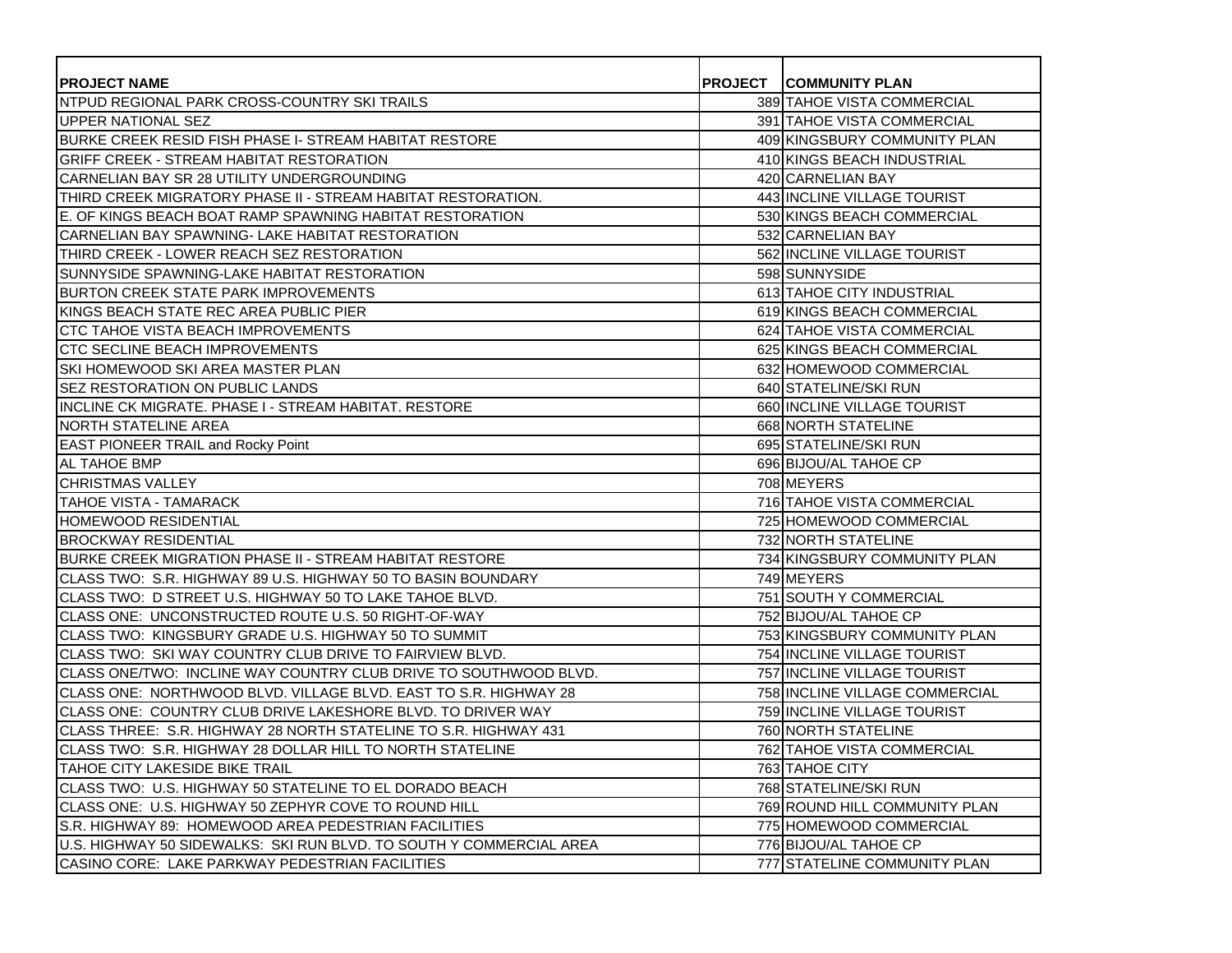| <b>IPROJECT NAME</b><br>ICASINO CORE: MOUNTAIN TO LAKE PEDESTRIAN FACILITY          | <b>PROJECT COMMUNITY PLAN</b><br>778 STATELINE COMMUNITY PLAN |
|-------------------------------------------------------------------------------------|---------------------------------------------------------------|
| ICASINO CORE: U.S. HIGHWAY 50 PEDESTRIAN IMPROVEMENTS                               | 779 STATELINE COMMUNITY PLAN                                  |
| IU.S. HIGHWAY 50 AND JOHNSON AVENUE INTERSECTION IMPROVEMENTS                       | 782 BIJOU/AL TAHOE CP                                         |
| U.S. HIGHWAY 50: KINGSBURY TO KAHLE ROADWAY AND SIDEWALK IMPROVEMENTS               | 783 KINGSBURY COMMUNITY PLAN                                  |
| U.S. HIGHWAY 50 AND TAHOE KEYS BLVD INTERSECTION IMPROVEMENTS                       | 784 SOUTH Y COMMERCIAL                                        |
| PIONEER TRAIL ROADWAY AND SIDEWALK IMPROVEMENTS                                     | 786 STATELINE/SKI RUN                                         |
| IKINGS BEACH ROADWAY CURB/GUTTER SIDEWALK AND BICYCLE TRAIL IMPROVEMENTS            | 787 KINGS BEACH COMMERCIAL                                    |
| IS.R. HIGHWAY 28 AND S.R. HIGHWAY 267 INTERSECTION IMPROVEMENTS                     | 788 KINGS BEACH COMMERCIAL                                    |
| U.S. HIGHWAY 50 AND LAKE PARKWAY INTERSECTION IMPROVEMENTS                          | 791 STATELINE COMMUNITY PLAN                                  |
| U.S. HIGHWAY 50 AND S.R. HIGHWAY 89 (SOUTH Y) INTERSECTION IMPROVEMENTS             | 795 SOUTH Y COMMERCIAL                                        |
| KINGSBURY TRANSIT FACILITY                                                          | 814 KINGSBURY COMMUNITY PLAN                                  |
| ISKI RUN TO SOUTH STATELINE FIXED GUIDEWAY/LIGHT RAIL                               | 819 STATELINE/SKI RUN                                         |
| U.S. HIGHWAY 50 DEDICATED TRANSITWAY EASEMENT ACQUISITION                           | 822 STATELINE/SKI RUN                                         |
| ISOUTH SHORE TRANSIT MAINTENANCE FACILITY EXPANSION                                 | 823 Industrial Tract                                          |
| <b>IS.R. HIGHWAY 89 REALIGNMENT</b>                                                 | 855 TAHOE CITY                                                |
| SCENIC ROAD UNIT #22 CRYSTAL BAY: PHASE II                                          | 869 INCLINE VILLAGE COMMERCIAL                                |
| INCLINE CREEK MIGRATION. PHASE II - STREAM HABITAT RESTOR                           | 877 INCLINE VILLAGE TOURIST                                   |
| HABITAT RESTORATION- WOOD CK PHASE I IMPROVEMENTS                                   | 895 INCLINE VILLAGE COMMERCIAL                                |
| HABITAT RESTORATION-UPPER TRUCKEE/UPPER SECTION                                     | 908 MEYERS                                                    |
| SCENIC ROAD RESOURCE #41.2 BROCKWAY IMPROVEMENT                                     | 912 KINGS BEACH INDUSTRIAL                                    |
| <b>IEAST SHORE WATERSHEDS FURBEARER SURVEY</b>                                      | 933 STATELINE COMMUNITY PLAN                                  |
| LAKE HABITAT RESTORATION-PLACER COUNTY                                              | 974 KINGS BEACH COMMERCIAL                                    |
| <b>BURKE CREEK PHASE 2</b>                                                          | 986 KINGSBURY COMMUNITY PLAN                                  |
| HWY 50 MEYERS TO THE "Y"                                                            | 993 SOUTH Y COMMERCIAL                                        |
| HWY 50 SOUTH TAHOE "Y" TO STATELINE                                                 | 994 STATELINE/SKI RUN                                         |
| ISR 89 SOUTH LAKE "Y" TO PLACER COUNTY LINE                                         | 995 TAHOMA COMMERCIAL                                         |
| ISR 89 EL DORADO/PLACER LINE TO SR 28 INTERSECTION                                  | 996 TAHOE CITY                                                |
| ISR 28 TAHOE CITY TO SR 267 INTERSECTION                                            | 998 TAHOE VISTA COMMERCIAL                                    |
| ISR 89 TAHOE CITY TO ALPINE MEADOWS RD                                              | 999 TAHOE CITY                                                |
| <b>ISR 28 CRYSTAL BAY</b>                                                           | 1000 NORTH STATELINE                                          |
| <b>ISR89 LUTHER PASS TO HWY 50 JUNCTION</b>                                         | 1012 MEYERS                                                   |
| ICLASS ONE: ELDORADO BEACH TRAIL TO SKI RUN TRAIL                                   | 10033 STATELINE/SKI RUN                                       |
| <b>ICLASS ONE/TWO: LINEAR PARK TRAILTO STATELINE</b>                                | 10037 STATELINE/SKI RUN                                       |
| IUSFS CAMPGROUND BEAR PROOF RETROFIT                                                | 10043 SUNNYSIDE                                               |
| ASPEN COMMUNITY RESTORATION PROJECTS                                                | 10080 SOUTH Y COMMERCIAL                                      |
| NORTHERN GOSHAWK NESTING TERRITORY NEEDS ASSESSMENT                                 | 10081 SOUTH Y COMMERCIAL                                      |
| WILD HABITAT RESTORATION AT TAHOE BASIN STATE PARKS (PHASE 1)                       | 10083 TAHOE CITY INDUSTRIAL                                   |
| CAMPGROUND BY THE LAKE FACILITIES IMPROVEMENT                                       | 10091 BIJOU/AL TAHOE CP                                       |
| <b>COMMONS BEACH IMPROVEMENTS</b>                                                   | 10127 TAHOE CITY                                              |
|                                                                                     |                                                               |
| <b>Tahoe City Intermodal Transit Project</b>                                        | <b>TAHOE CITY</b>                                             |
| Kings Beach Commercial Core ECP(I think this is within the CP, but not shown above) | 10060 Kings Beach Commercial                                  |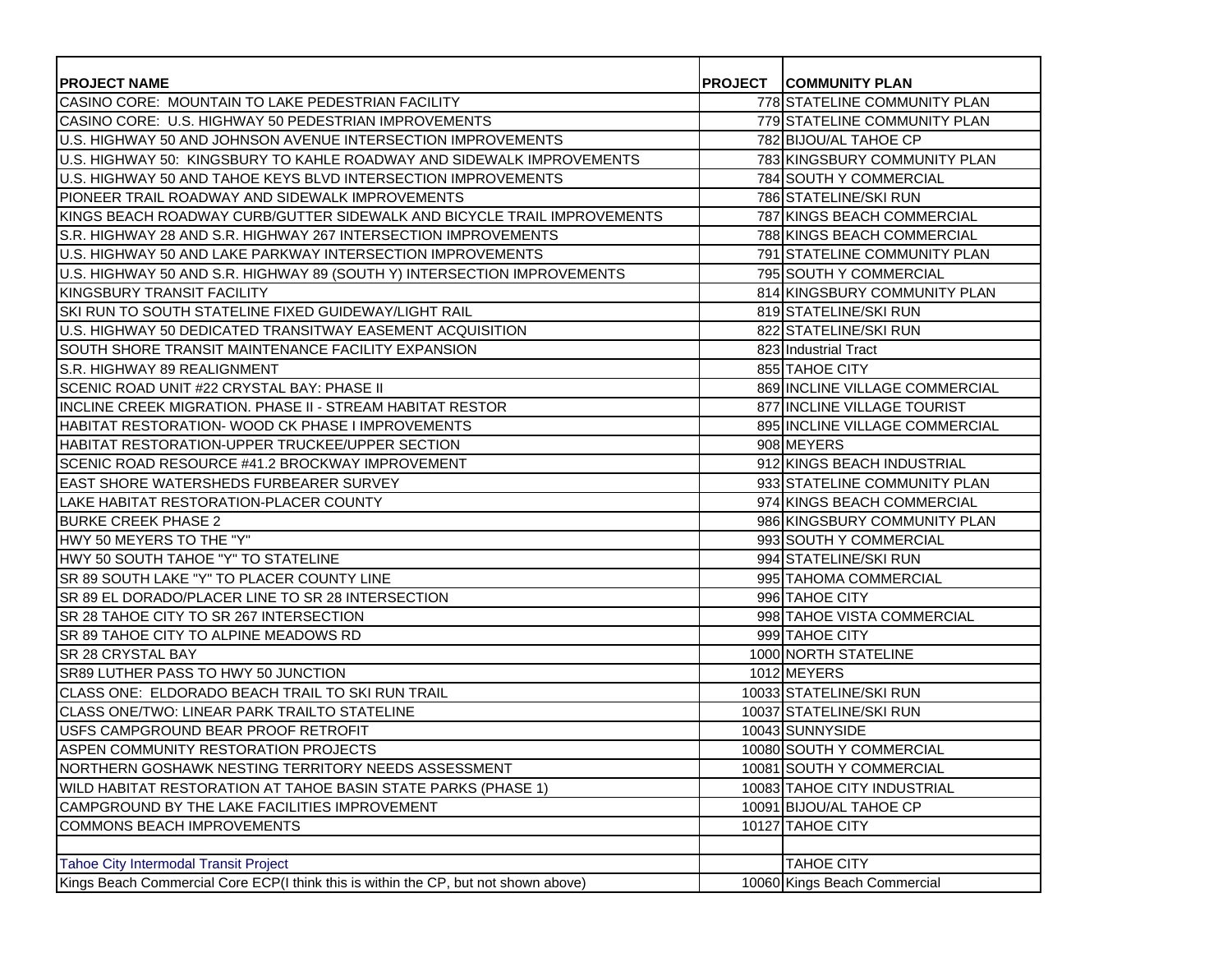# **Attachment 4: Measures of Progress Environmental Improvements Projects**

| $\Rightarrow$ | Improved Transit Level of Service (TLOS)                                                                                                                                       |
|---------------|--------------------------------------------------------------------------------------------------------------------------------------------------------------------------------|
| $\Rightarrow$ | Includes bus shelters, transit centers, other facilities designed to enhance public transit<br>accessibility and convenience.                                                  |
| $\Rightarrow$ | <b>Pounds of Emission Reductions</b>                                                                                                                                           |
| $\Rightarrow$ | Miles of pedestrian and bicycle facilities constructed                                                                                                                         |
| $\Rightarrow$ | Miles of pedestrian and bicycle facilities constructed                                                                                                                         |
|               | Linear feet of Stream Habitat Enhanced or Restored.                                                                                                                            |
| $\Rightarrow$ | Removal of Barriers to Fish Passage                                                                                                                                            |
| $\Rightarrow$ | Facilities constructed or rehabilitated to Increase public accessibility and the quality of<br>recreational experience                                                         |
|               | $\Rightarrow$ Miles of Trails developed or improved                                                                                                                            |
| $\Rightarrow$ | Acres Acquired to increase recreational use.                                                                                                                                   |
| $\Rightarrow$ | Linear Feet of Lake Shoreline Acquired for public use.                                                                                                                         |
| $\Rightarrow$ | <b>Increased PAOTs</b>                                                                                                                                                         |
| $\Rightarrow$ | Increased capacity for public access                                                                                                                                           |
| $\Rightarrow$ | Square Feet of Impervious Cover Removed.                                                                                                                                       |
| $\Rightarrow$ | Square Feet/Acres treated and/or re-vegetated                                                                                                                                  |
| $\Rightarrow$ | <b>Acres Retired</b>                                                                                                                                                           |
| $\Rightarrow$ | Miles of Roadway Obliterated and Treated                                                                                                                                       |
| $\Rightarrow$ | Square Feet/Acres of Sensitive Land Acquired                                                                                                                                   |
|               | Acres of SEZ enhanced or restored                                                                                                                                              |
| $\Rightarrow$ | Miles of underground utility lines installed.                                                                                                                                  |
|               | Linear Feet of streetscape improvements                                                                                                                                        |
| $\Rightarrow$ | Acres of re-vegetation                                                                                                                                                         |
| $\Rightarrow$ | Number of structures removed, relocated, or improved                                                                                                                           |
| $\Rightarrow$ | Linear feet of highway right-of-way improved                                                                                                                                   |
| $\Rightarrow$ | Capacity of constructed scenic turnouts                                                                                                                                        |
| $\Rightarrow$ | No. of public recreation sites that implement community design guidelines on existing<br>structures and plans to reduce visual dominance of parking lots from scenic corridors |
| $\Rightarrow$ | No. of sites that implement community design guidelines on existing structures and<br>plans to reduce visual dominance of parking lots from scenic corridors                   |
|               | Acres treated with prescribed burns                                                                                                                                            |